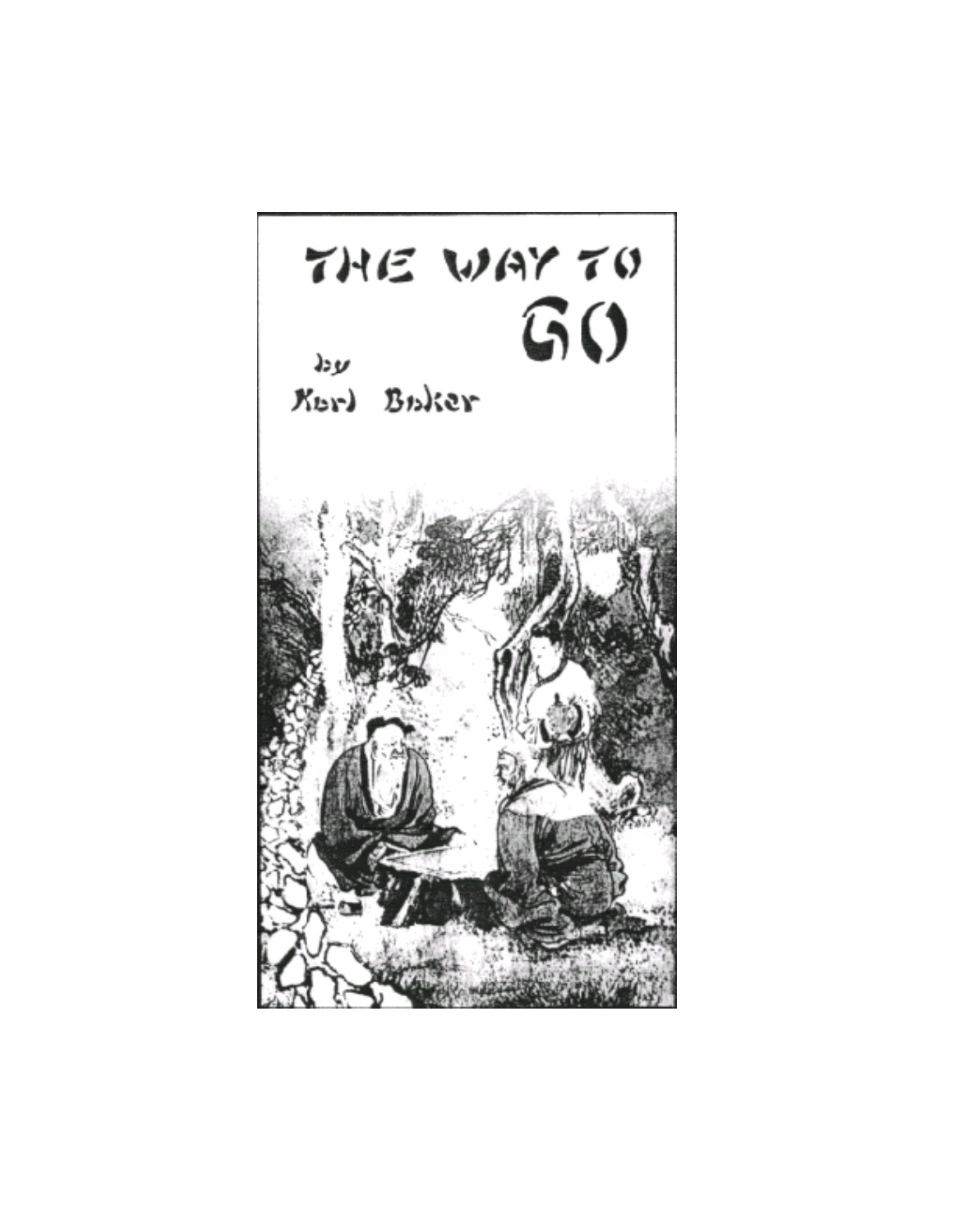# **The Way To Go** by  **Karl Baker**

# **How to play the ancient/modern Oriental Game of Go**

Published by The American Go Association Box 397 Old Chelsea StaLion New York, NY 10113 <http://www.usgo.org>

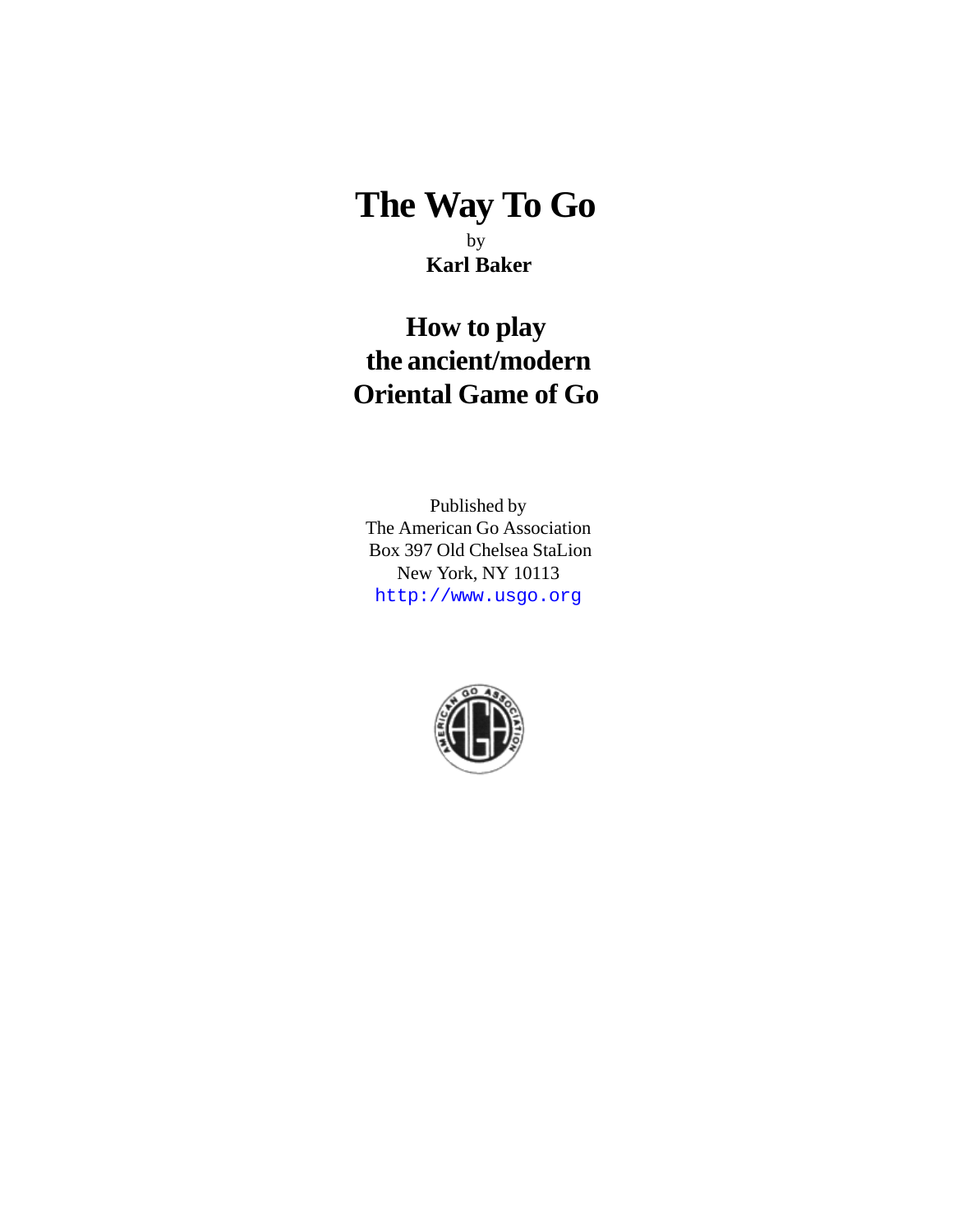### *Dedicated to Ann*

#### INSPIRED BY HUNDREDS OF BAFFLED STUDENTS

Copyright 1986, 1998 American Go Association

- First Print Edition by American Go Foundation February 1986

- Second Print Edition by Ishi Press International February 1988

- Third Print Edition by American Go Association January 1997

> - First Electronic Edition by The American Go Association September 1998

Print production edited and managed by Roger B. White with valuable assistance from many go enthusiasts

> Electronic production by Bob Felice

Legal Note: "The Way To Go" is a copyrighted work. Permission is granted to make copies for personal use. Copies may be distributed freely to others either in print or electronic form, provided no fee is charged for distribution and all copies contain this copyright notice.

### **CONTENTS**

| Chapter One – Playing Procedure 3         |  |
|-------------------------------------------|--|
| Chapter Two – Life and Death 10           |  |
| Chapter Three – Ending the Game  14       |  |
| Chapter Four – The Rule of Ko  17         |  |
| Chapter Five – Proverbs for Beginners  19 |  |
|                                           |  |
|                                           |  |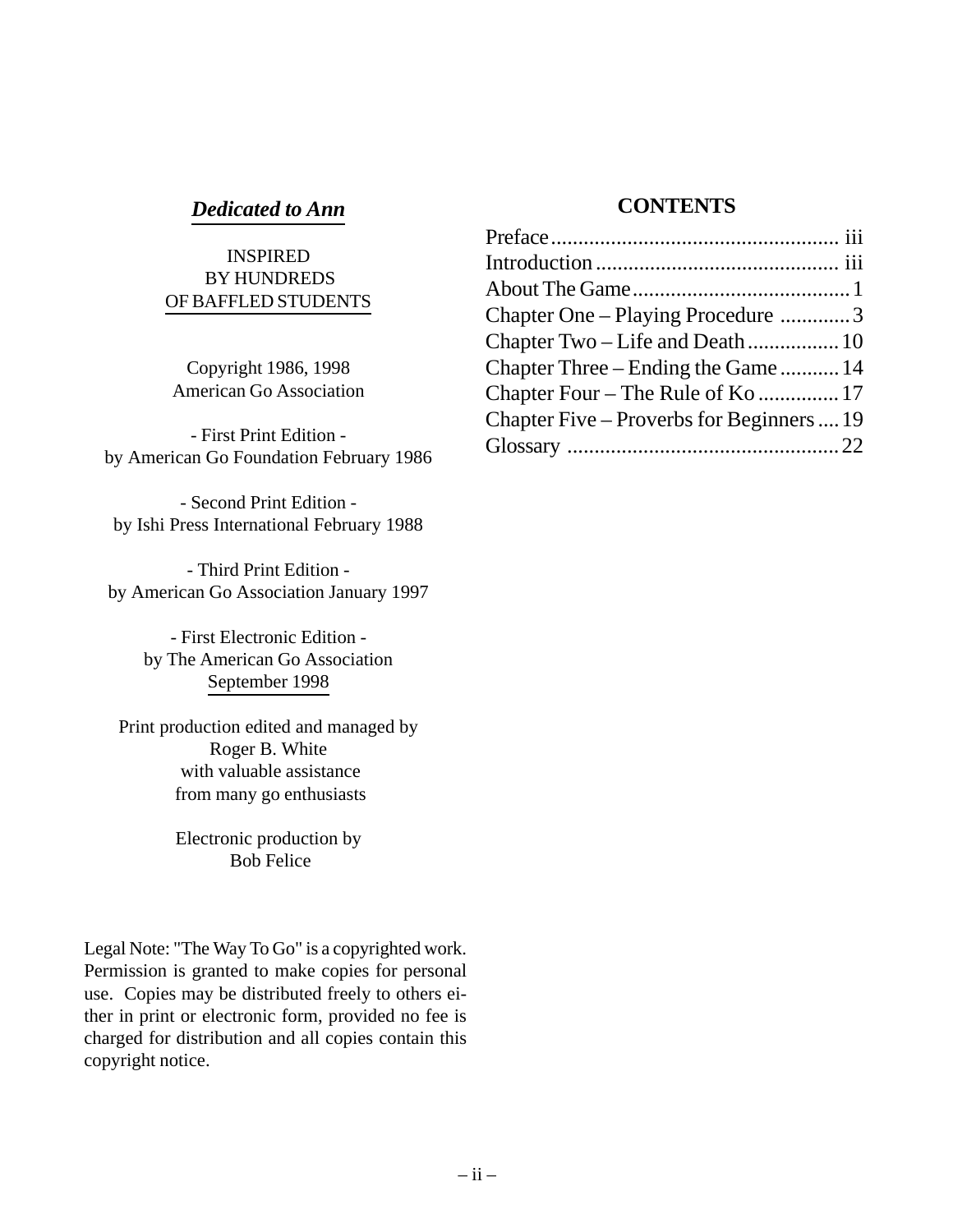*"All in good time there will come a climax which will lift one to the heights, but first a foundation must be laid, broad, deep and solid..."*

*Winfred Ernest Garrison*

### **PREFACE**

The game of GO is the essence of simplicity and the ultimate in complexity all at the same time. It is taught earnestly at military officer training schools in the Orient, as an exercise in military strategy. It is also taught in the West at schools of philosophy as a means of understanding the interplay of intellect and intuition.

Learning go is easy. Mastering go is a delightful, never ending challenge.

In this little gem of a book, Karl Baker has created a masterpiece of simplicity and directness that should prove a great blessing to the interested, but as yet uninitiated, beginner. For all their simplicity, the rules of go are nevertheless strange to the neophyte. The beginner will fin this step-by-step manual a tremendous help in understanding the basic principles, so he can quickly get on with the fun of the game.

As a home session primer for the beginner to prepare himself for his first game, this booklet will be invaluable. It will prove a godsend to both student and teacher.

> Roger B. White American Go Association

# **INTRODUCTION**

Go is a game of strategy. Two players compete in acquiring territory by placing markers on a smooth wooden board with a simple grid drawn on it, usually 19 by 19 lines. Each player seeks to enclose territory with his markers, much like partitioning a field with sections of fencing. Further, each player may capture his opponent's markers. The object of the game is to enclose the most territory, a simple goal that leads to the elegant and fascinating complexities of go.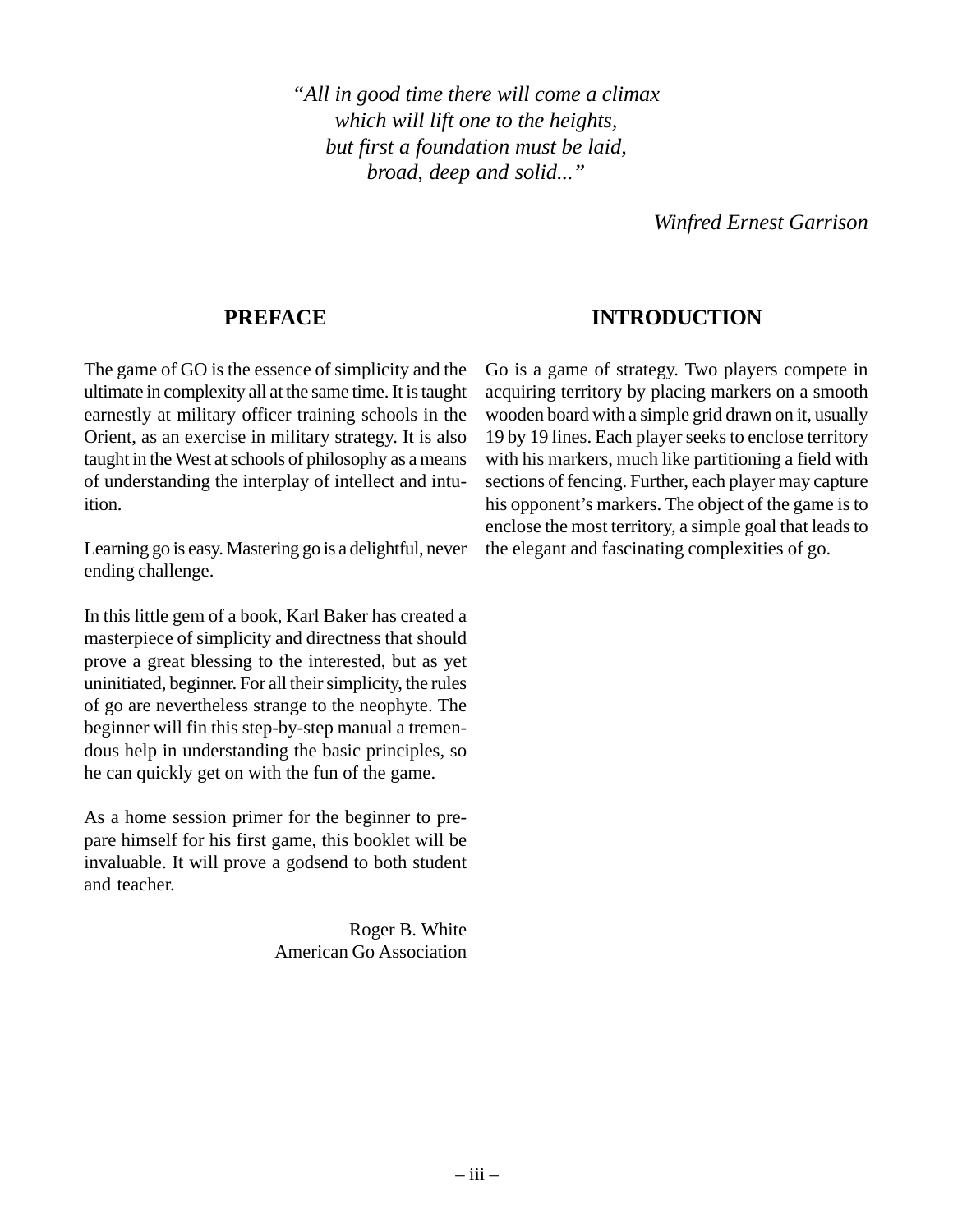#### **ABOUT THE GAME**

Go originated in China about 4000 years ago. Japan imported go around 800 A.D. Players in eastern Asia have excelled at the game throughout modern times. Go reached the western hemisphere in the late 1800's. Completely logical in design, the game of go has withstood the test of time. Today go survives in its original form as the oldest game in the world.

Go is a game of skill involving no elements of chance. Each participant seeks to control and capture more territory than the other. The overall level of decisionmaking quality invariably determines the outcome of the game. All the play is visible on the board. Play begins on an empty board, except in handicapped games (the less-experienced player generally receives an equitable head start). The action of the game is lively and exciting, jumping from battle front to battle front as each contestant seeks an advantage of position.

From the first move each player builds a unique formation. In fact there is so much room for individual expression that it is believed no game of go has ever been played in the exact pattern of any previous one. Possibly there are over  $10^{200}$  different patterns available. This number is vastly larger than the estimated number of atoms in the entire universe.

A game of go can achieve a wonderful artistic intricacy, born of an individual's intrinsic creativity and realized in the significance of the shapes that be creates on the board. Go is an aesthetic adventure of more importance than the mere winning or losing. However, in every game each player wins to some degree and necessarily loses to some degree, yin and yang. The runner-up can claim a gratifying share of the accomplishments in nearly every game of go.

Action on the go board reflects a personal effort toward balance and harmony within, a spiritual as

well as practical ideal. Success on the board is related to success in this inner game. Go inevitably challenges and expands a player's ability to concentrate. The compelling dynamics of a game tend to become completely absorbing.

The situations that arise from the simple objectives of go are complex enough to have thwarted all attempts to program a competitive go-playing computer. Informed opinion doubts that a computer will soon, if ever, challenge the ability of a go professional. Effective go strategy is sublimely subtle. For example, a player may entice an opponent into taking a series of small victories, thereby ensuring a less-obvious but larger triumph for the strategist. Greed and headlong aggression usually lead to downfall. An easy solution may succeed immediately but later prove to be a severe liability. Miscalculations are rarely final; rather, success often hinges on effective recovery from adversity, a spirited willingness to roll with the punches. The combination of judgment and global-thinking capability necessary in high-level games is largely what reduces the most powerful existing computers and pro-grams to virtual helplessness when faced with an experienced human  $opponent<sup>1</sup>$ .

Go is a cooperative undertaking. Players need each other in order to enjoy the excitement of a challenging game. Unless an opponent offers a good tussle there is no game – no disappointment but then no opportunity either, no risk but no reward. Traditionally, go players value their opponents; a spirit of respect and courtesy ordinarily accompanies a game.

Perhaps most importantly, go is a means of communications between two people, a friendly debate, point-counterpoint. The play of each piece is a statement, the best statement that the player can make, and each is a response to the whole of the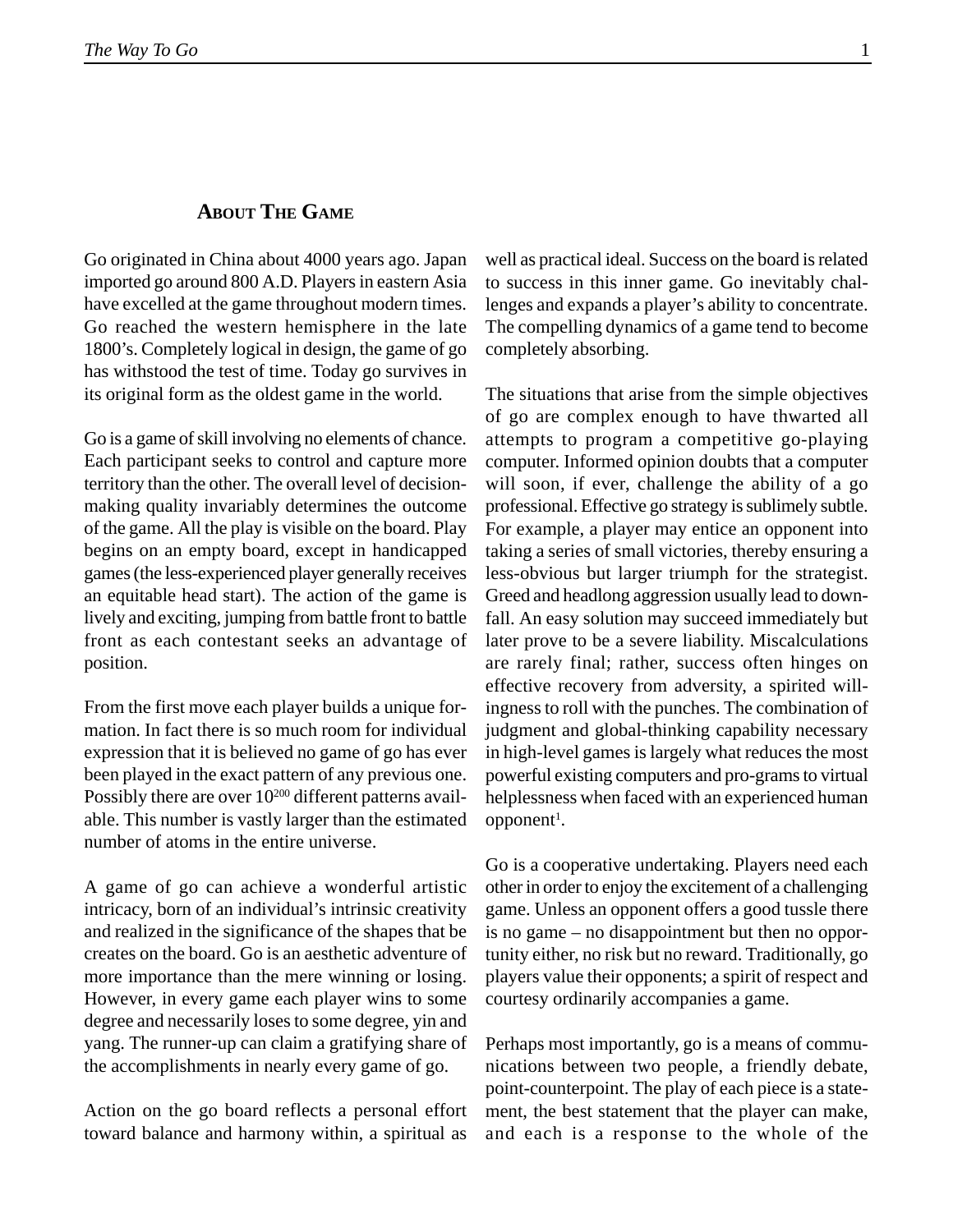composition. Each play may form a simple or subtle reply, expand on other statements, or begin exploring new areas. The potential intricacy of the interaction seems to be unlimited.

Players of any skill level can enjoy go. Two beginners playing together can experience as much excitement as two veteran players. A game of go can generate in the players an amazing range of emotions. Indeed, the promise of excitement is the motivation for working through these first chapters on The Way to Go.

<sup>&</sup>lt;sup>1</sup>The fundamental arena of go is one person facing another. However, programmers are now enjoying another form of go – one computer program competes with another, computer versus computer.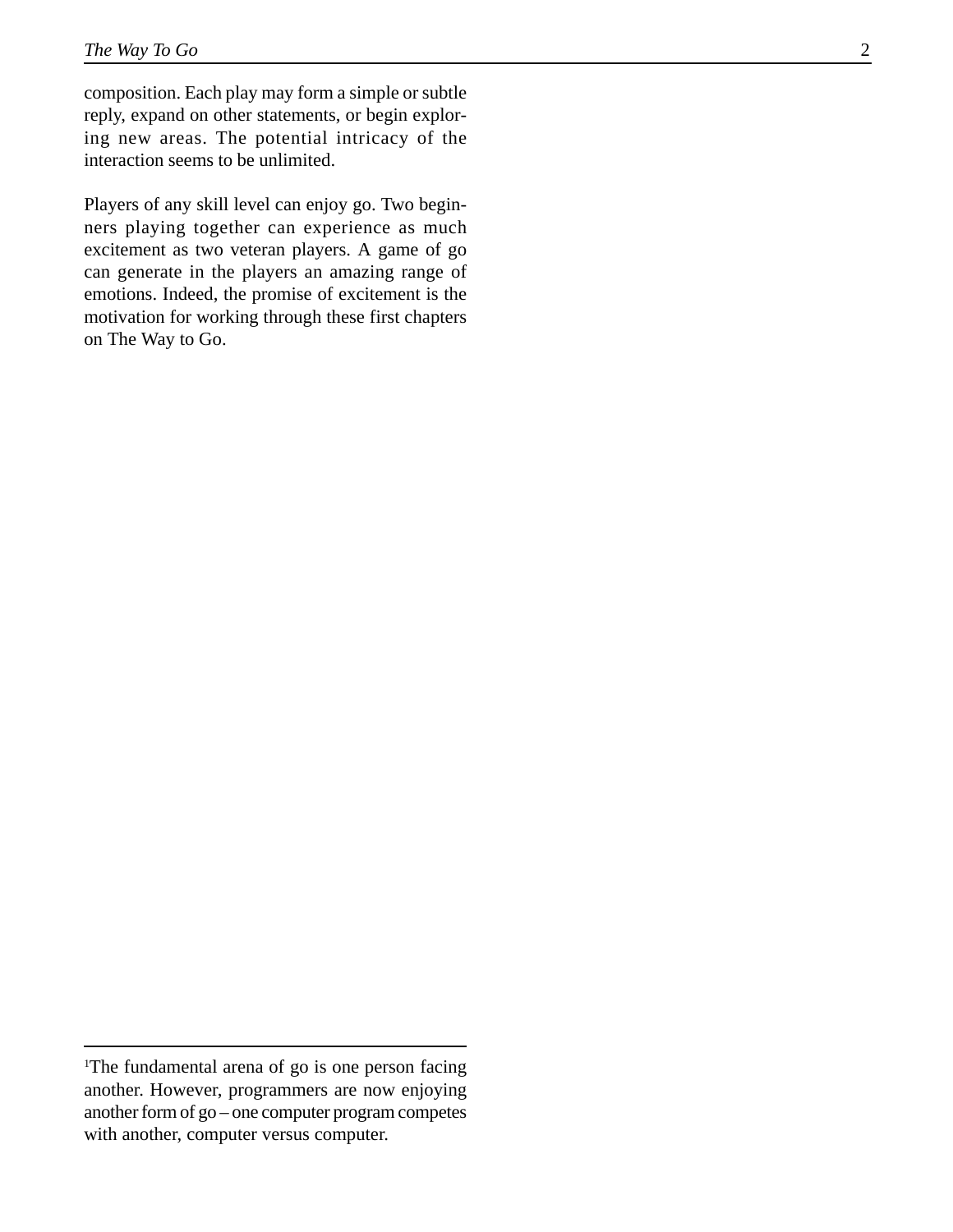*"Go is a ballet of complementary patterns intertwining across the board"*

# **CHAPTER ONE**

# **THE PROCEDURE FOR PLAYING GO**

These chapters present example-questions designed to lead to an easy understanding of go. Use a cover sheet over each page and proceed by sliding the cover down to reveal each problem in turn. Try your best on each question. Review the appropriate explanation if your answer is incorrect. Pace yourself so that the material seems interesting and remains clear.

# **To Begin**

Two players agree to a *contest* governed by the procedure of play as described herein. The playing field consists of horizontal and vertical lines that crisscross. Each time one line touches another they form a *point.* There are 361 points on a full-size go board.

Problem: How many points show in the examples below? (Please note that some of the illustrations show board edges and some do not.)



*Dia. I*

Answer:

Four is correct.



*Dia. 2*

### Answer:

Twelve. Remember to count the point in the corner.



*Dia. 3*

Sixteen.

Answer:

In the game of go, as in these examples, ignore the spaces and pay attention to the *points.*

Play begins with the board empty of markers. Each point is a valuable piece of territory. The object of the game is to fence in completely (surround) more points of territory than your opponent surrounds. The markers of play are called *stones,* of which one set is black and one is white. The player who takes black plays first.

The players alternate placing stones, building their positions on the board by placing one new stone at each turn. The stones are placed on the points. Once a stone is placed it is *never moved* to another point.

Following are three diagrams that show a game developing through six turns: black, white, black, white, etc.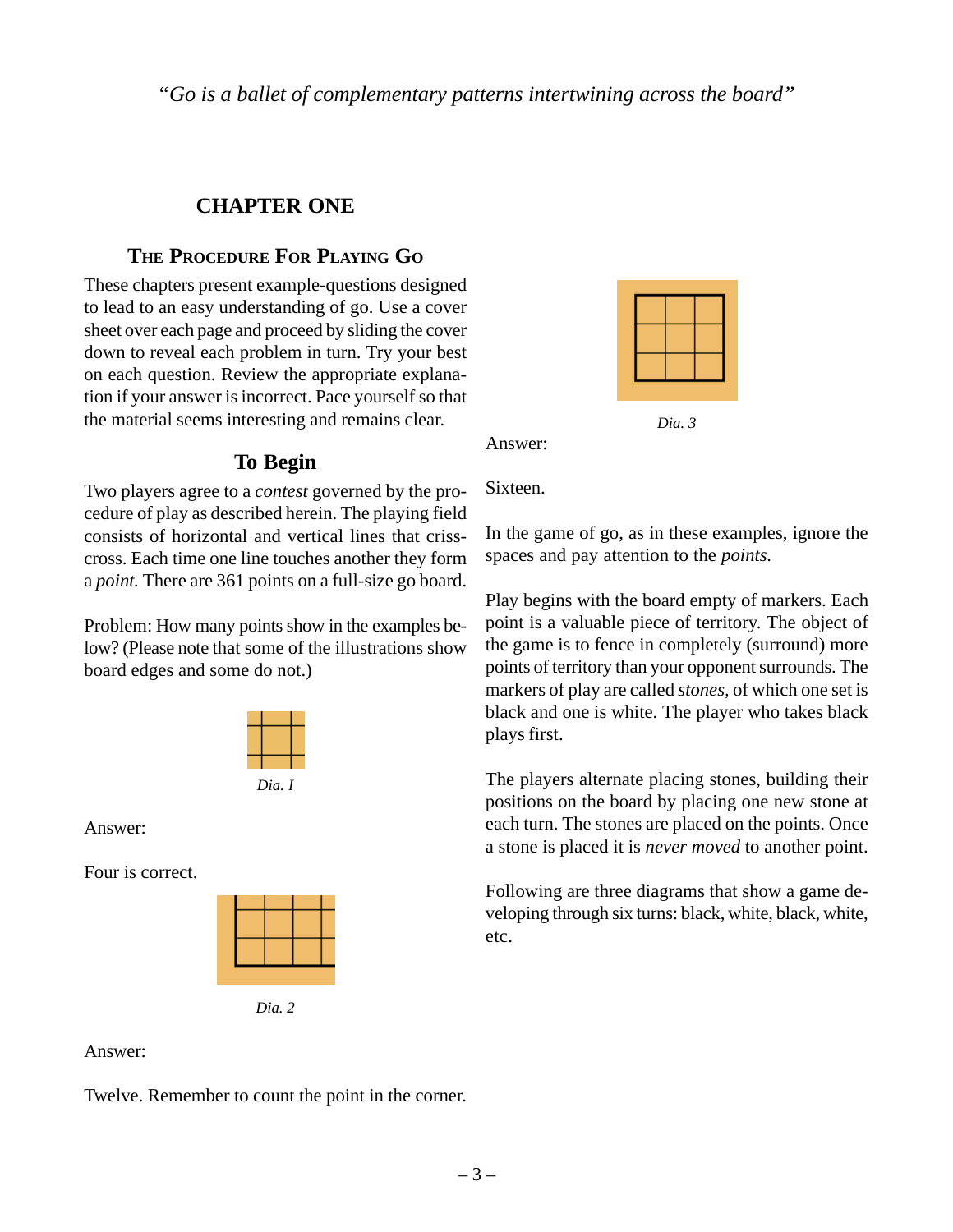









*Dia. 6*

#### **THE MECHANICS**

Each point on the board has lines extending from it. The very next point along a line is an *adjacent poi*nt. Points are adjacent only along the lines Any point along a diagonal is not adjacent. Each empty point adjacent to a stone is a *liberty*.

Problem: How many liberties does each stone have?



Answer:

Four. Review the preceding paragraph if this is not clear.



*Dia. 8*

Three.

Answer:



Answer

Notice that the white stones begin to combine, just as the black stones begin to build upon each other. It is too early in this game for any points to have been surrounded, but black expects to enclose some territory on the right while white intends to enclose some on the left. The sequence continues from here until the game ends (illustrated in Chapter 3).

Two. Notice that stones along the edges and in the corners of the board have fewer liberties available.

Liberties are as important in go as breathing is in life. Ahead we will be concerned with liberties again and again.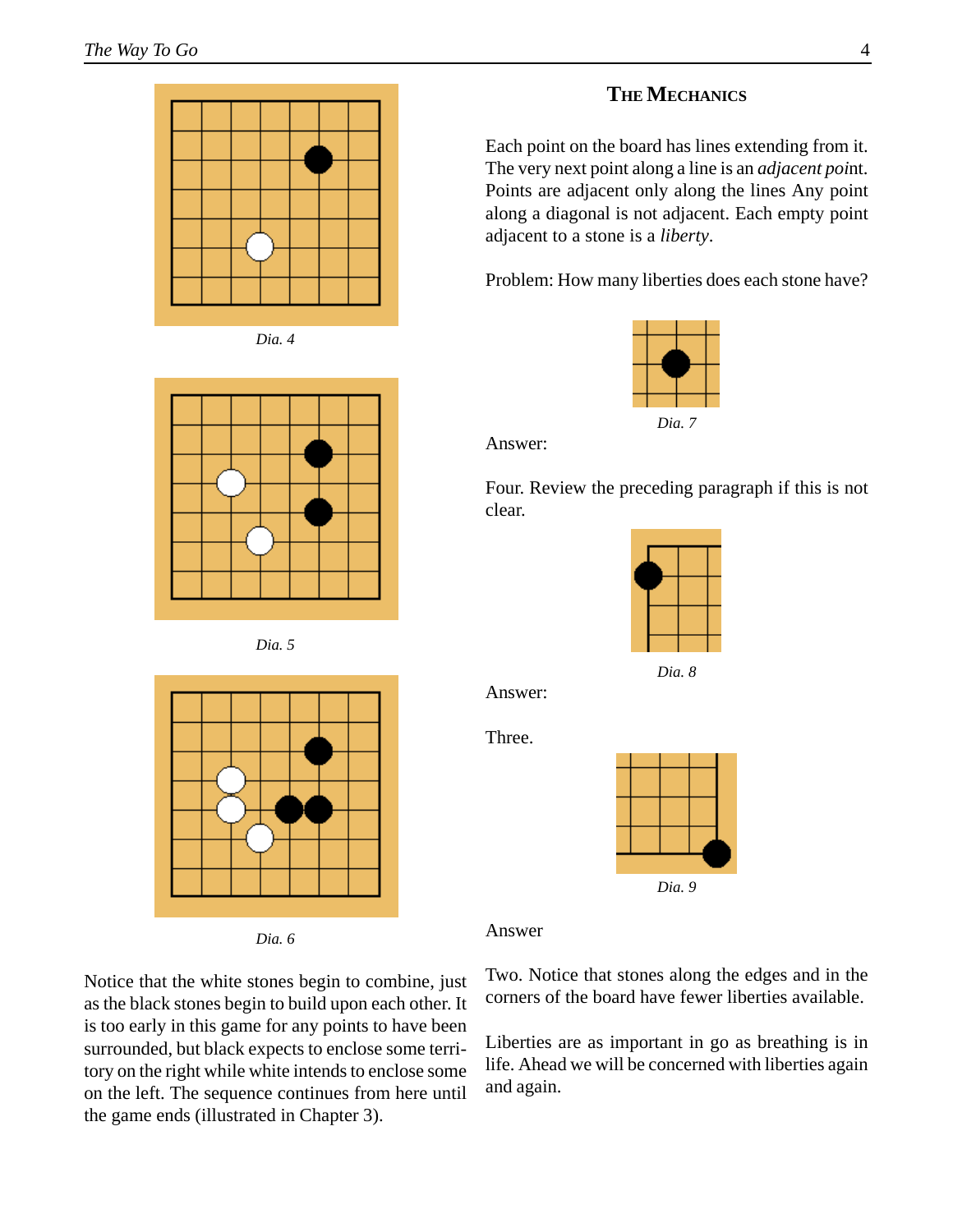### **FORMING CONNECTIONS**

Once a Stone is placed on a point it is never moved to another point. When anther stone of the same color is placed on an adjacent point, the two stones are *connected*. Once connected, stones form an inseparable *unit*. A single stone or any number of connected stones can make up a unit.

Problem: How many units are there in each of the following diagrams?



Answer:

One unit.



Answer

Three units.

Notice that stones touch another of the same color when they are connected. To check connections at a glance look for stones that touch. A gap between stones announces a separate unit.



*Dia. 12*

Answer:

Two units, one black and one white.



*Dia 13*

#### Answer:

Six units, two white and four black. Remember that stones connect only along lines, they do not connect along diagonals.



Answer

Nine units, four white and five black.

Connected stones share liberties, so they have as many liberties as there are unoccupied points adjacent to the *entire unit*.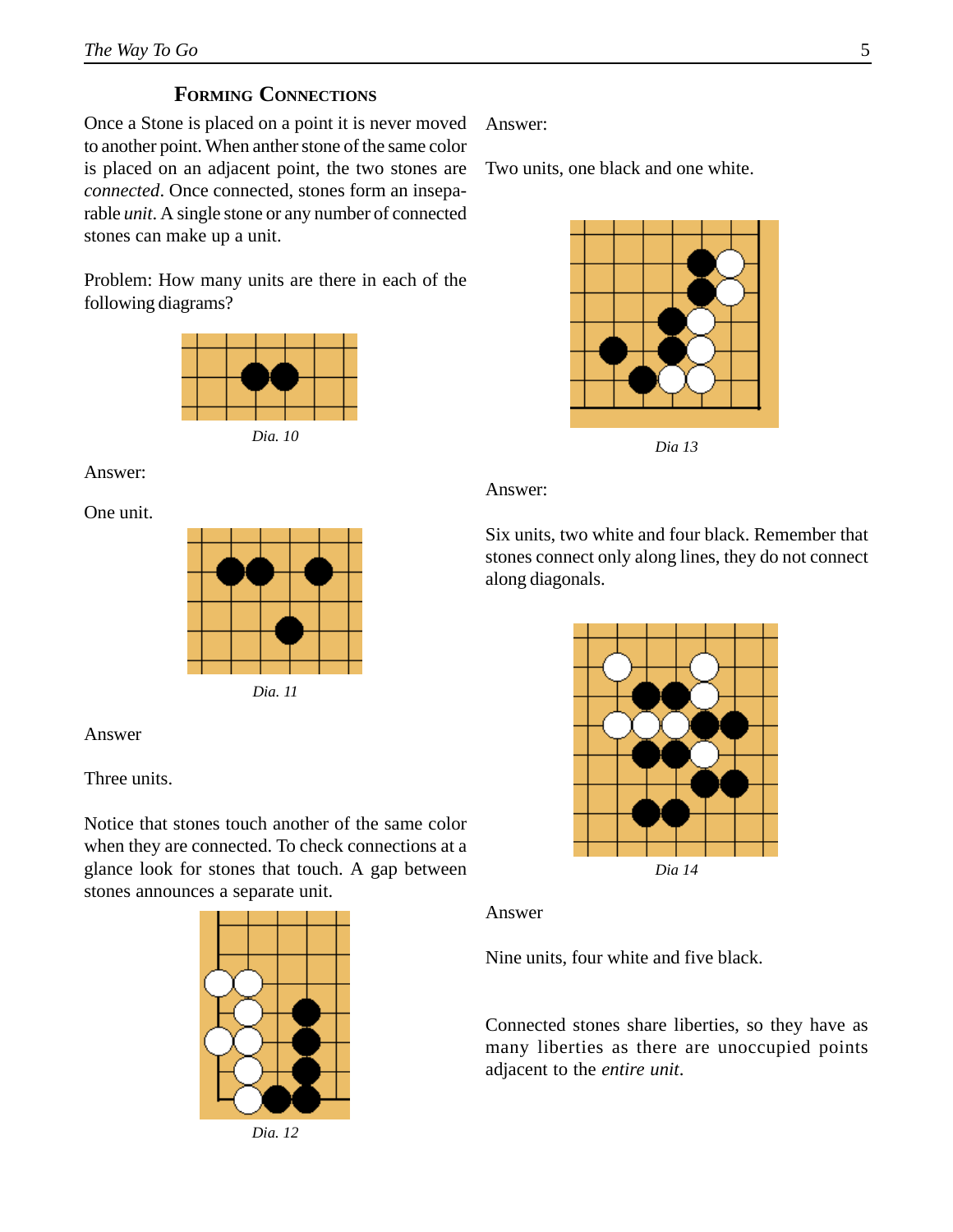# **Capture**

Problem: How many liberties do the connected stones have, below?





Answer.

Eleven.



*Dia. 16*

Answer:

Ten.

Reread the explanation above if this is not clear.

Placing stones so as to occupy all the liberties of an opposing unit results in the denial of a liberty for that unit and it is *captured*. Captured stones are removed from the board immediately and retained by the captor as *prisoners*.

Problem: On which point must black place a stone in order to capture white and remove the unit from the board?



Answer:

C. It may help to think of a liberty as a breathing space. Without a breathing space stones smother and die. A black stone on point C produces the following position:



*Dia. 18*

one prisoner.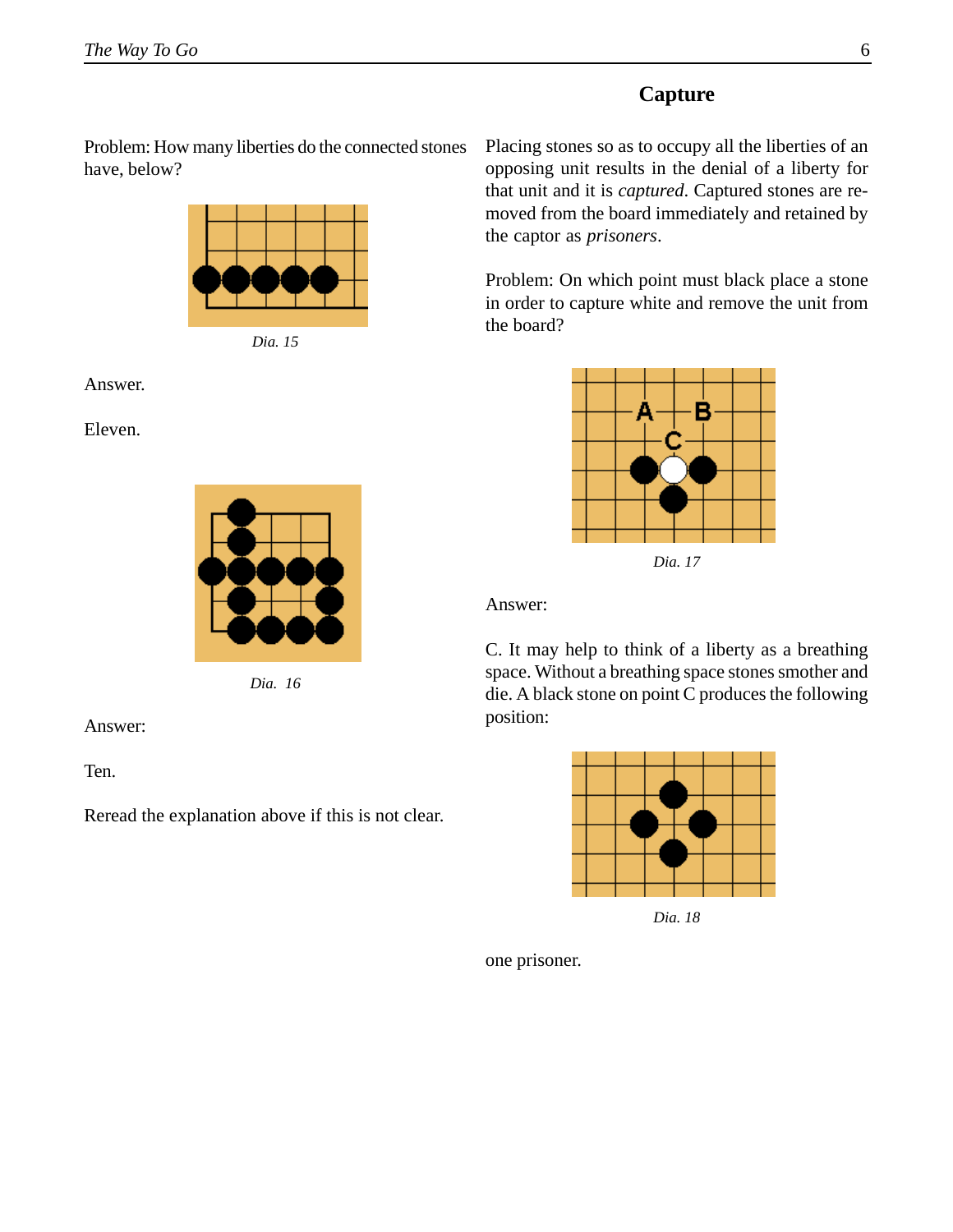

Answer:

C.





Answer:

A and B. In this example, two liberties would have to be filled before the white stone could be removed.



Answer:

A. The following diagram shows the position after black plays at A. Notice that the capture opened new liberties for the black units.



*Dia. 22*

three prisoners.

Whenever connected stones lose their last liberty, they are all captured.

No matter how many stones in a unit, *the more liberties it has the stronger and safer it is*. In Diagram 22, black gained liberties by capturing white. The other way for a unit to gain liberties is by *extending*.

Problem: On which point can white play to increase the number of liberties for his nearly enclosed units below?

Hint: Count the liberties before and after an added stone.



Answer:

B. White has one liberty now; a white stone at B will result in three liberties for white, one at A, one at D, and one at C.



*Dia. 24*

Answer:

A. White has one liberty at A; a white stone added at A will result in three liberties for white, points B, F, and E.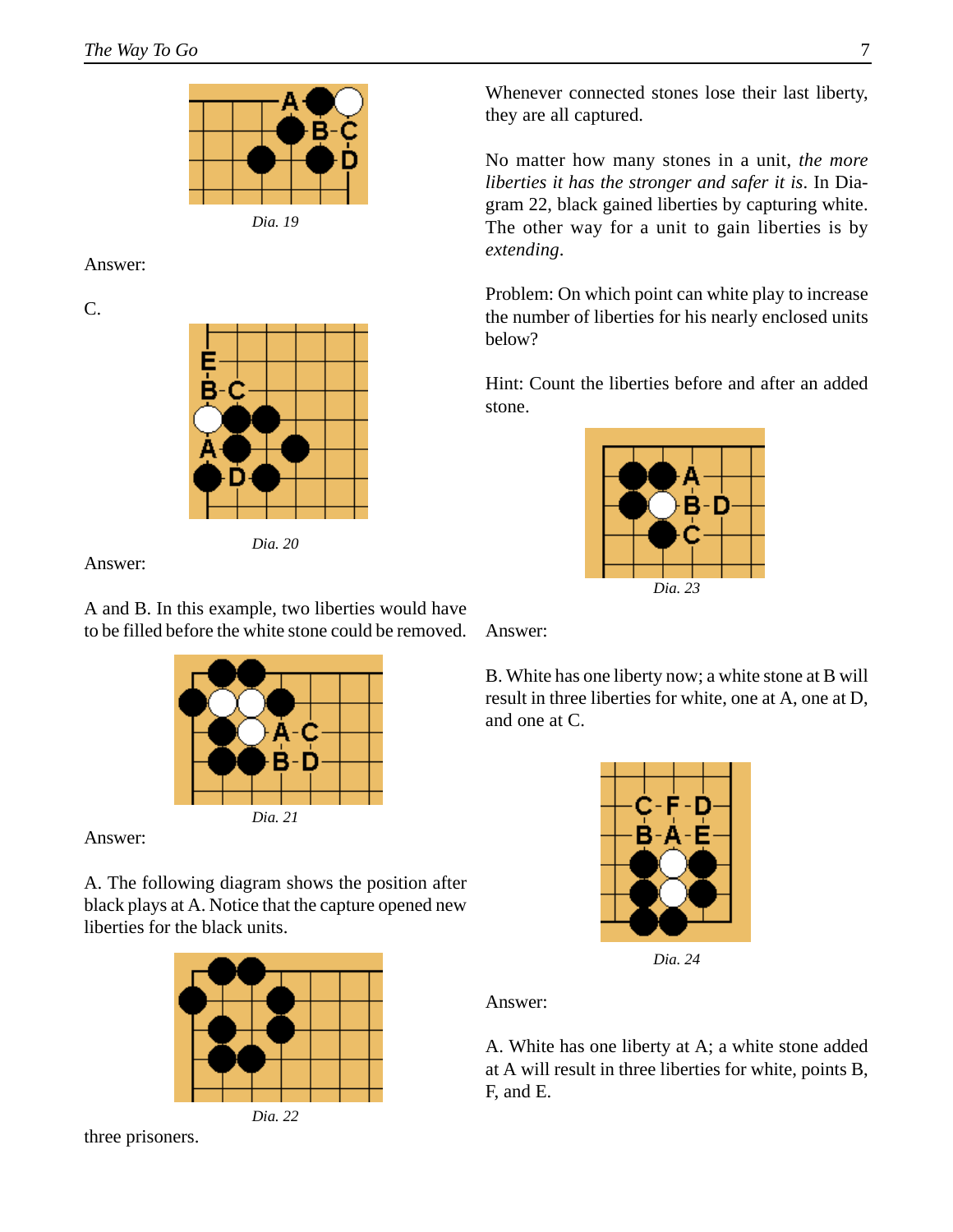

Answer:

B. Adding a white stone at B will increase the white liberties from two to four. Confirm that a white stone on D will not increase the number of white liberties.

This one is trickier; count carefully.



*Dia. 26*

#### Answer:

B increases the count from four liberties to five.



*Dia. 27*

Answer:

None of these points will increase the number of white liberties.

Players often extend in order to avoid capture. The added stone itself may reach to new liberties, as in the preceding diagrams, *or* the new stone may connect the unit to another unit.

Problem: On which point can black play in order to rescue the five-stone black unit, below?



Answer:

Black's endangered unit will be saved, and strengthen to four liberties (and gain access to even more), if back joins his stones by playing at point C.

Whenever a unit has only *one liberty* remaining, it is in *atari* (ah tah ree).

Problem: Look again at each of the preceding six diagrams. In which of them are there stones in atari?

Answer:

Diagrams 23, 24 and 28.

A player who has just had a unit put into atari is *not req*uired to try to protect that unit. Neither is the other side ever required to capture. Stones may remain in atari indefinitely.

As you begin to play go, it is instructive and courteous to warn your opponent as soon as a unit comes into atari. *Atari* is to go as *check* is to chess. Saying "atari" means: "As it stands, I can capture that unit on my next play."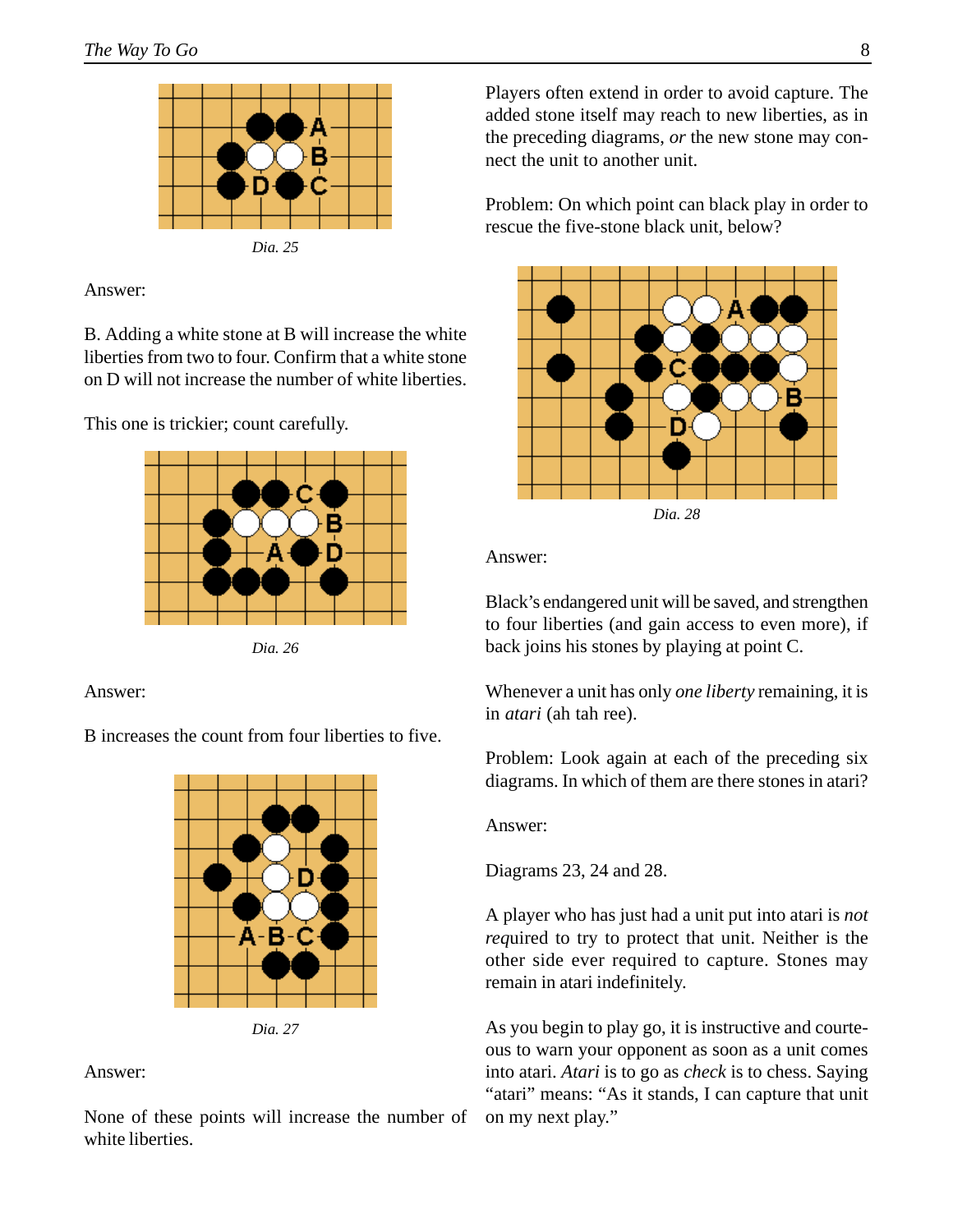### **RACE TO CAPTURE**

In each game, the players spend much of the time trying to arrange escape for friendly stones and trying to prevent the escape of enemy stones. Points that lie under captured stones are the territory of the captor. Therefore the question of capture or escape is vitally important

Problem: Where will black play in the following situation?



Δ *Dia. 31*

six black prisoners.

Answer:

Black will fill the last liberty of the white stones in the corner and remove them from the board, simultaneously opening new liberties for the endangered black stones.



five white prisoners.

If white gets the first play, white will take black's last liberty, capturing black and saving the cornered white stones.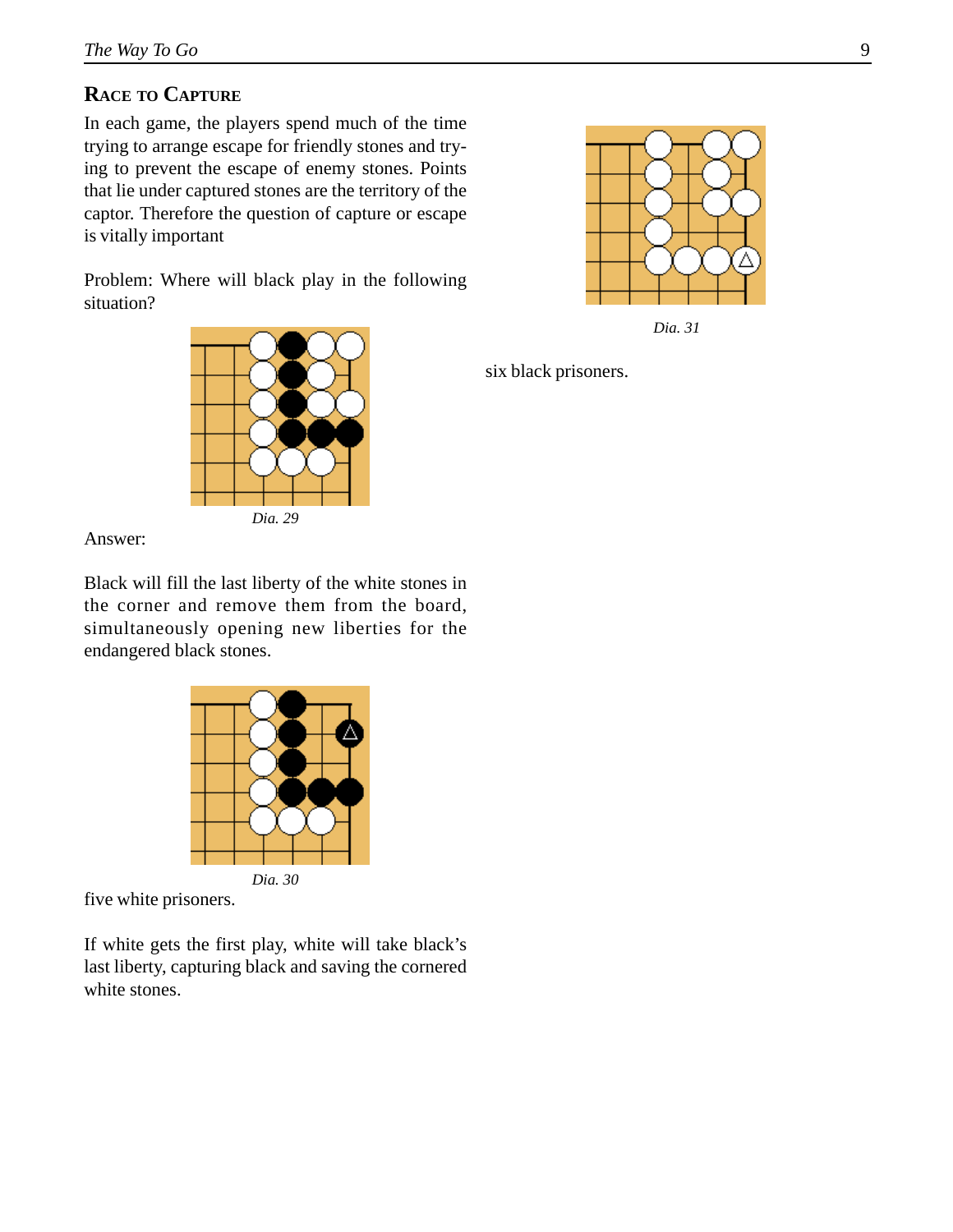*"The power of stones is always measured by the number of liberties they can keep."*

# **CHAPTER TWO**

# **LIFE AND DEATH**

In this chapter we will examine safe enclosures and some enclosures that are unsafe.

# **Safe and Secure**

In go, the players always seek to encircle territory, often the same territory at the same time. Sooner or later opposing stones meet and begin to push against each other. Liberties appear and disappear with each play. The conscientious player keeps track of the security of each unit involved in a battle.

Since stones are captured when opposing stones occupy all their liberties, then it follows that stones *cannot* he captured if the enemy stones cannot occupy all their liberties. Stones with safe liberties always have these liberties *surrounded*. Therefore safe liberties *must* lie inside an enclosure

Problem: Can black occupy all the white liberties in each of the three diagrams below?



*Dia. 1*

Answer:

Yes. White has failed to surround territory and thus has no safe liberties here.



Answer:

No. White has succeeded in surrounding territory. Imagine that black begins to place stones inside this white enclosure. Notice that the invading black stones will always run out of liberties before white does. Therefore white cannot be captured.



Answer:

No. White has completely surrounded two separated liberties. If black attempted to play on either point inside the white enclosure his stone would have *no liberties,* while white would still have one liberty. The invading black stone would be smothered as soon as it touched the board. The white stones cannot he surrounded completely (outside *and* inside) because black cannot occupy white's inside liberties.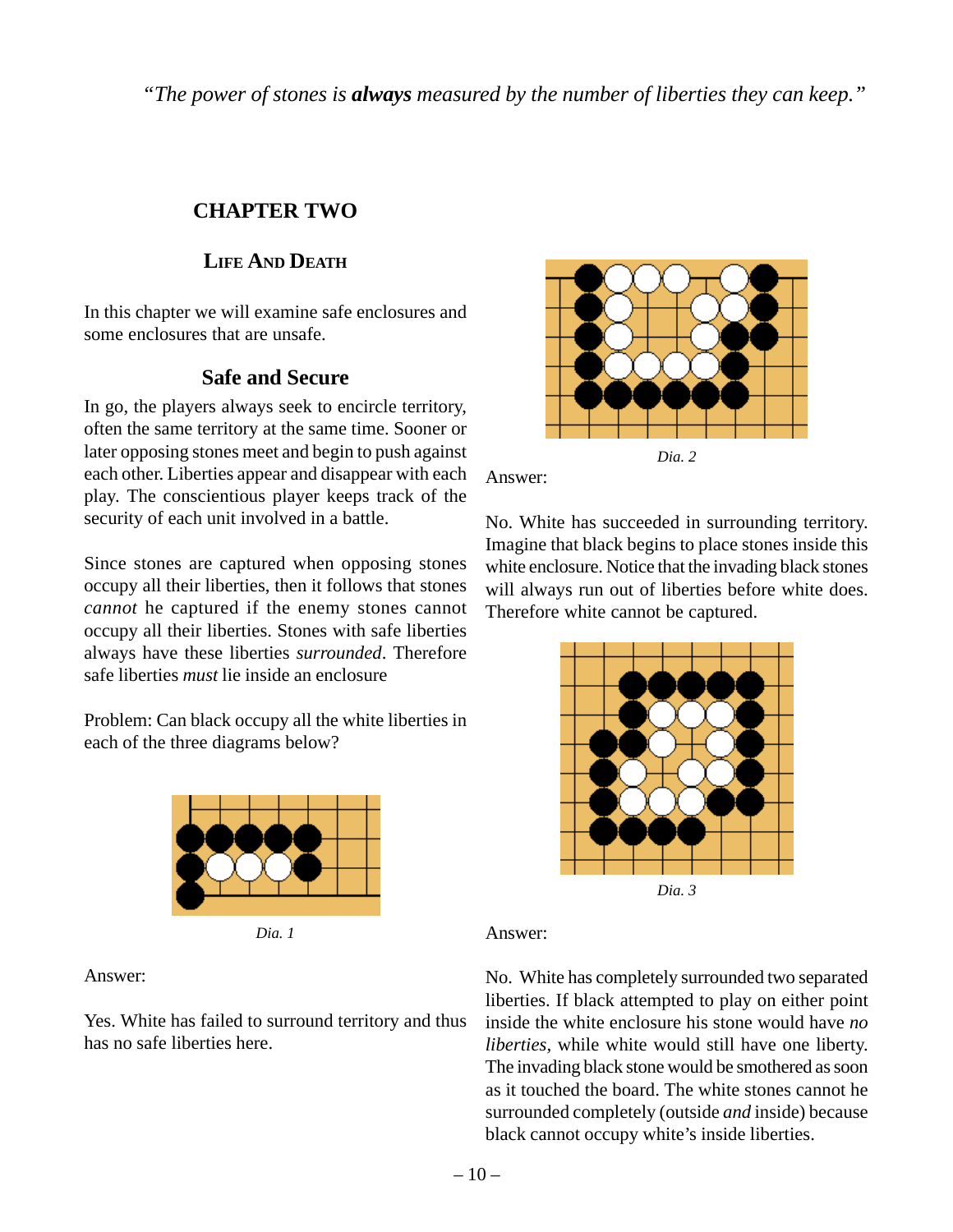# **To Escape or Not to Escape...!**

Stones that retain one or more liberties but have no hope ultimately of keeping any liberties are said to be *dead as they stand,* or simply *dead.* Stones that are dead as they stand remain on the board as long as they retain even one liberty (unless the game is finished, in which case dead stones will be removed as prisoners).

Problem: Do the black stones appear to be dead as they stand in the diagrams below?



#### Answer:

Yes. There is no escape for this black stone, yet it remains on the board because it has one liberty.



Answer:

No. Black can add more stones to these connected stones in order to guide them toward the open area of the board, where they may be able to enclose territory. (With his turns, white may well attempt to block black's access to new liberties.) *Dia. 7*



*Dia. 6*

### Answer:

Yes. These black stones are very well enclosed. Black cannot surround any points or capture any white stones. However, white can fill black's four liberties without endangering any white stones.

Thus, we see that stones can die from being loosely surrounded even if they are not absolutely smothered. Stones die when all their liberties *can* be taken, whether they are taken immediately or not.

Problem: How many black stones appear to be dead as they stand on the following abbreviated boards?

Hint: Count the liberties of each unit involved. The one with more liberties overpowers the one with fewer liberties.



Answer:

One. The black stone in the upper left corner is trapped and white need only fill two liberties to remove it. Adding another black stone to it will not increase its liberties or help it escape.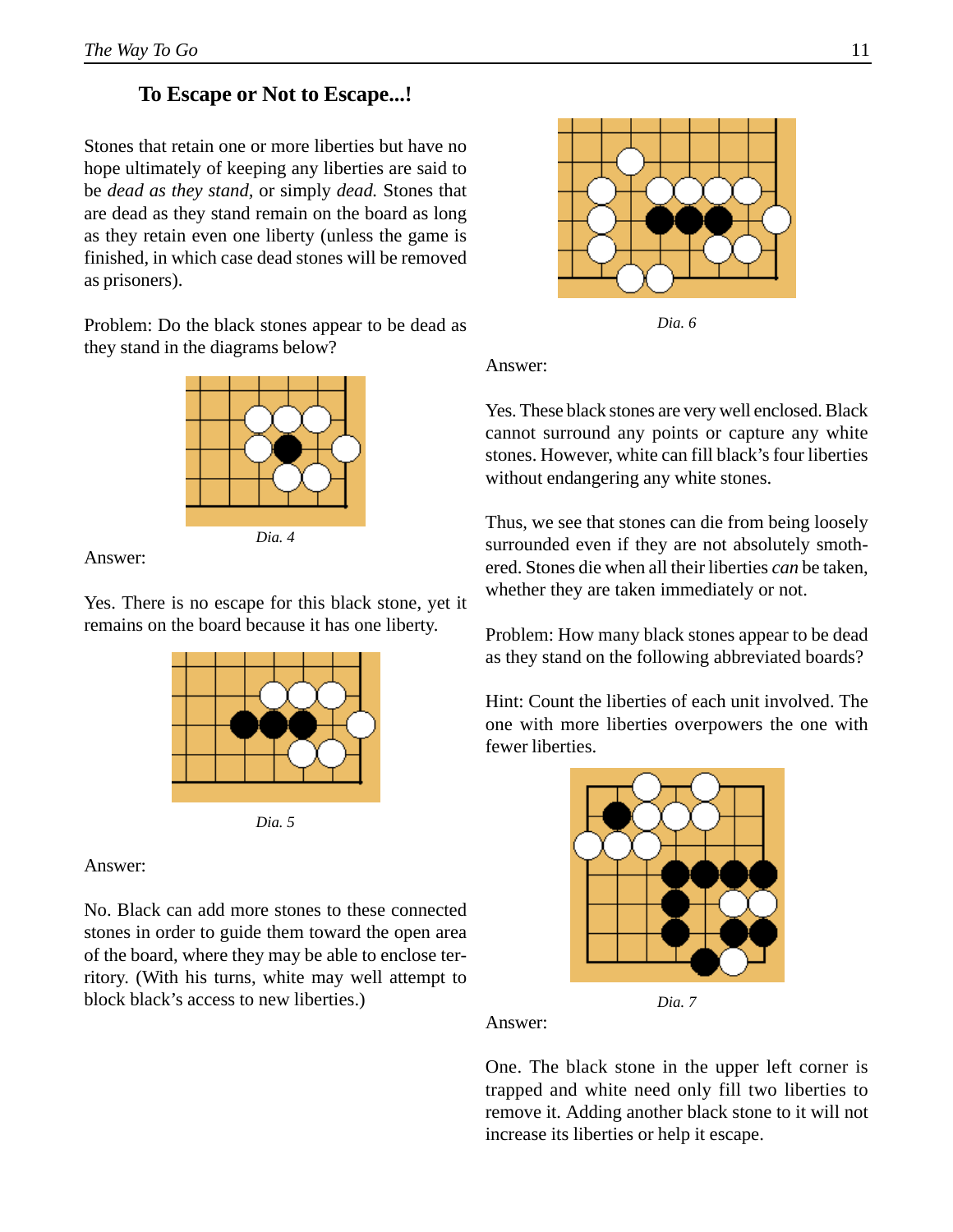### **Two Eyes**



The following examples show some formations with two eyes and some without.

Problem: Is white alive or dead in each case below?



Answer:

Alive. This formation has two eyes, one enclosed area of two points *and* one enclosed point in the lower right. Even if all the outside liberties are filled by black, white will never come into atari.



*Dia. 10*

Answer:

Dead as they stand. White has one eye and no escape route. If necessary black can fill points A, B, and C to remove the white stones



*Dia. 8*

#### Answer:

Three. The two black stones in the upper left have no prospect either of escaping or of enclosing territory. Also, the black stone near the center of the board has only one liberty, while the two enclosing white stones beside it have two liberties.

Problem: In each of the two diagrams above, how many white stones are dead as they stand?

Answer, Diagram 7:

Three. The single white stone in the lower right corner has only one liberty. The two connected white stones in the lower right corner have only one liberty. Each black unit has more than one liberty.

Answer, Diagram 8:

Three. Black's liberties overwhelm those of white in the lower right corner and in the upper right corner. White can neither escape nor surround safe liberties there.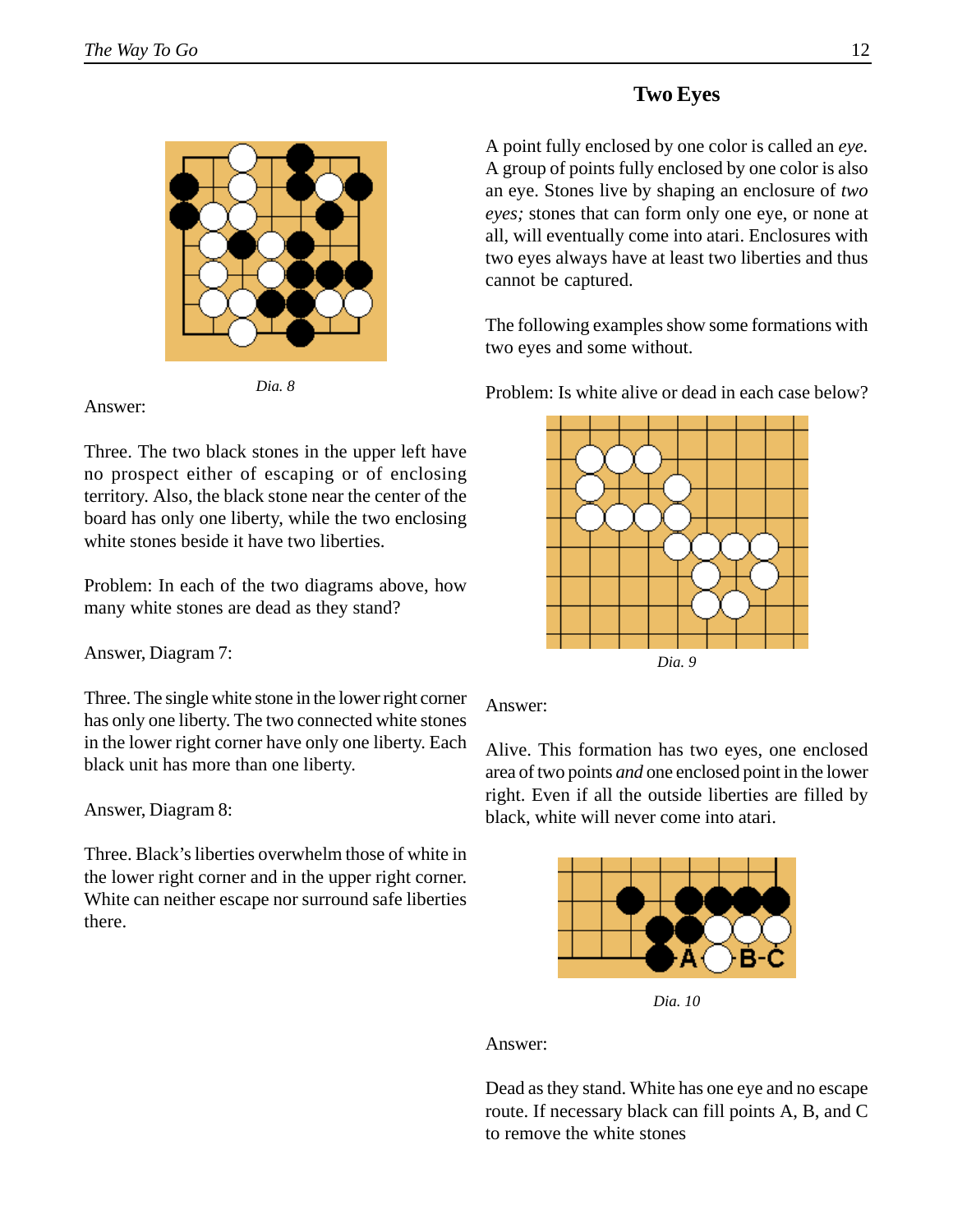

#### Answer:

Alive. White has two eyes; black cannot occupy either of the white liberties without placing a stone on the board that would have *no liberties* after the play is completed.



Answer:

Dead. Black has wisely placed inside white's single eye a stone that occupies the only point by which white could have separated the enclosed area into two eyes. If white plays at either A or B he will leave his stones with only one liberty, in atari. Confirm that black can bring white into atari by adding another black stone at A or at B. If white then captured the two black stones, black would simply place another stone inside white's eye, finally leaving white inescapably in atari.

Of course, if white had played first on the point occupied by the single black stone, then white would have two eyes.



*Dia. 13*

#### Answer:

Alive. If an enclosed area is large enough, then it can be separated into two distinct eyes anytime it is necessary. In this case white has enclosed a single area that can be separated into two eyes with a white stone either at A or at B. If black took one of these points and white took the other, then black could not place another stone inside the white enclosure due to a shortage of liberties.

If, however, white allowed black to occupy both A and B, then white could no longer make two eyes and would die:



*Dia. 14*

In attempting to approach the two black stones now, notice that white would have to place his own stones into atari. Black can bring white into atari at any time by adding another black stone, allowing white to capture three stones, and then occupying white's vital point as in Diagram 12.

So we see that in order for his stones to keep liberties, a player must enclose at least two eyes, *or* enclose an area large enough to be separable into two eyes despite opposing effort. As you play, the concept of eyes will become clear.

Congratulations! You have now learned the alphabet of go. The principle of liberties is the basis for the whole game.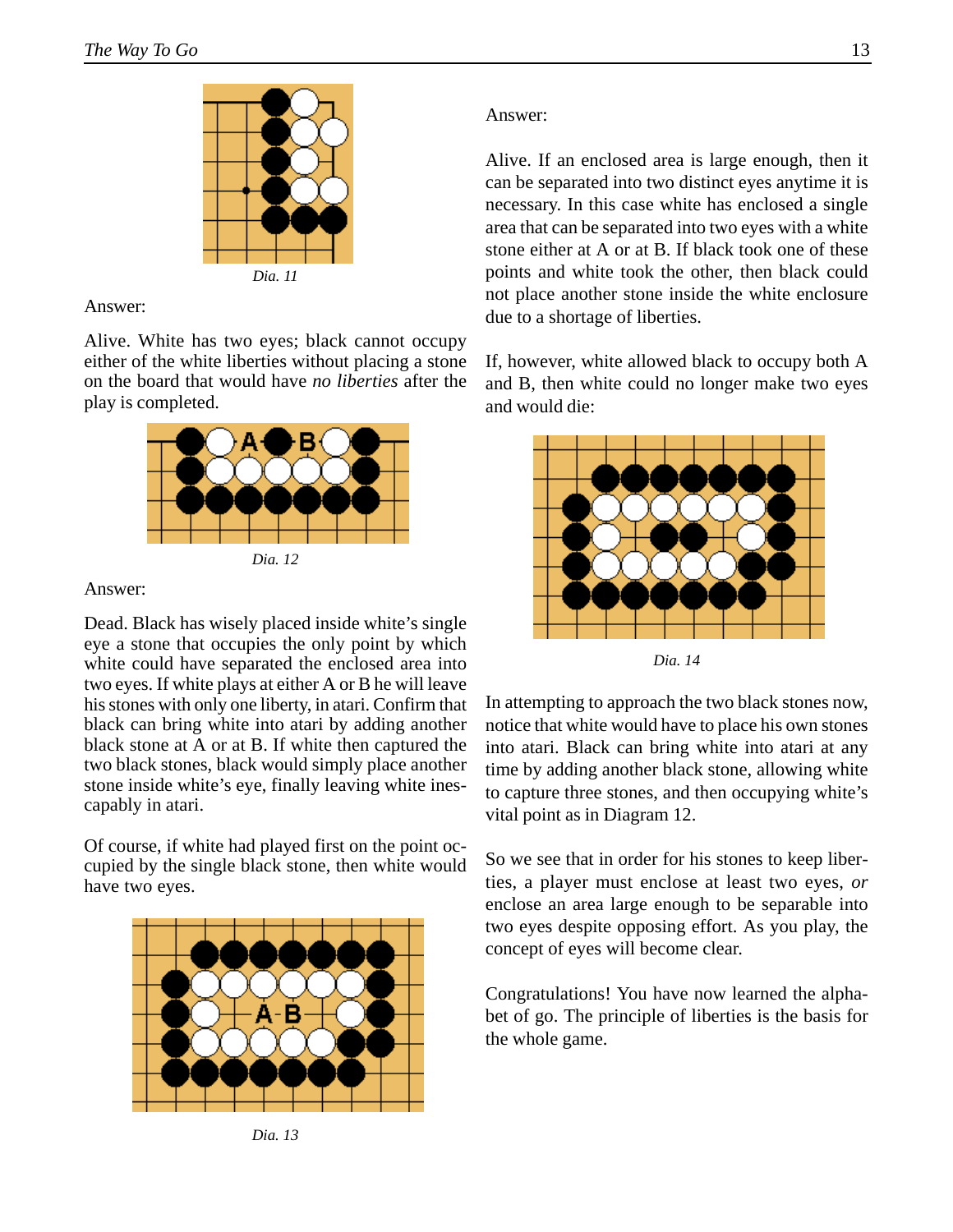*"Surround enough territory and eyes will take care of themselves."*

# **CHAPTER THREE**

# **ENDING THE GAME**

There are four goals in go: (I) surround territory, (2) reduce your opponent's territory, (3) capture enemy stones, and (4) protect your own stones. The winner, on balance, has always accomplished these goals more efficiently than the loser.

# **Tying Up the Loose Ends**

The game is ended by a pass of turn by each player *in sequence.* Saying "I pass" means that you see no opportunity to further any of the four goals above. Passing presumes that all the claimed territories are completely surrounded (all fence sections are in place), and no stones are in atari along the borders formed by the opposing stones.

Problem: Is black ready to pass in the following diagrams?



*Dia. 1*

No. White's wall is incomplete. Black can push into white's territory through the gap in white's wall. Also, the lowermost black stone is in atari; black can save it from capture by connecting it to the neighboring black stones. Black must decide which of these two plays is more valuable.



*Dia. 2*

Answer:

No. Two stones are in atari, one white and one black, and the walls formed by the stones are incomplete.



*Dia. 3*

Answer:

Yes. This example may look confusing at first since it brings together all the concepts discussed so far. We will simplify it by looking at it one step at a time:

Look at the two white stones in the upper left corner. They have two liberties, no eyes, and no hope of capturing any black stones, so they are dead.

Next look at the two black stones in the upper right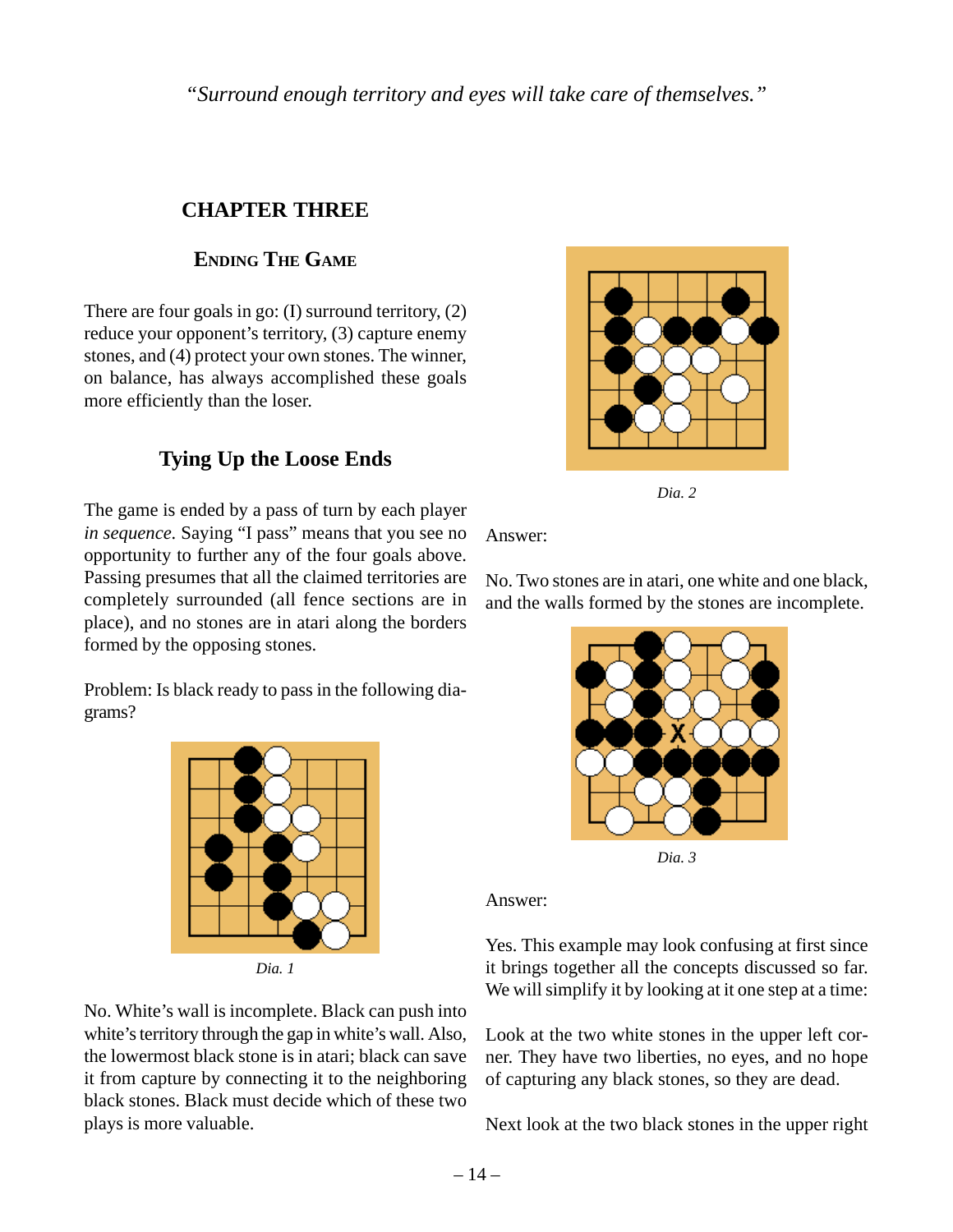corner They also have only two liberties, no eyes, and no hope of capturing white.

Black's living stones are connected through the middle of the board. Black has an eye area in the lower right corner and another in the upper left corner.

Notice that white has two enclosures, one in the upper right and one in the lower left. White's enclosures are *not* connected to each other through the middle of the board. Look to see that white has two eyes in each of these enclosures. In the upper right there is one eye in the area where the two dead black stones lie and one eye of two points just to the left of that. In the lower left corner, the single white stone divides that enclosure into two eyes.

Notice that no stones are in atari along the territorial borders. All the walls are complete, blocking out the opposing stones.

Problem: In each of the three diagrams above, is white ready to pass?

Answer:

Diagrams 1 and 2: No.

Diagram 3?

Yes. The game in Diagram 3 is finished. If either side decides to fortify its defenses further, it will merely occupy its enclosed points with its own stones, thereby reducing its surrounded territory.

As the game progresses, outside liberties become less and less important and enclosed points become allimportant. Often there remain between the opposing stones some vacant points, called dame (*dah* meh), that neither side can exclusively enclose. Dame are neutral points, owned by neither side. The players continue filling dame in turn until all the points remaining on the board are completely enclosed by one side or the other.

Problem: How many dame are there in Diagram 3?

One. Neither side can surround point X completely.

#### **Reaching Agreement**

After one opponent passes, the other may still play, in which case the turns continue until both pass in sequence. Then the players must agree with each other about the status of each unit on the board (whether it is alive or dead as it stands). If they cannot agree, then the play resumes until the situation becomes completely clear to both. In every case continued play will resolve any questions by steadily reducing the number of liberties. Eventually each unit will either lose all its liberties or it will enclose only safe points.

Another way to end a game is by resignation. A player voluntarily resigns a game that has become lopsided and uninteresting to his opponent. If you lose too many stones, simply resign and begin another game.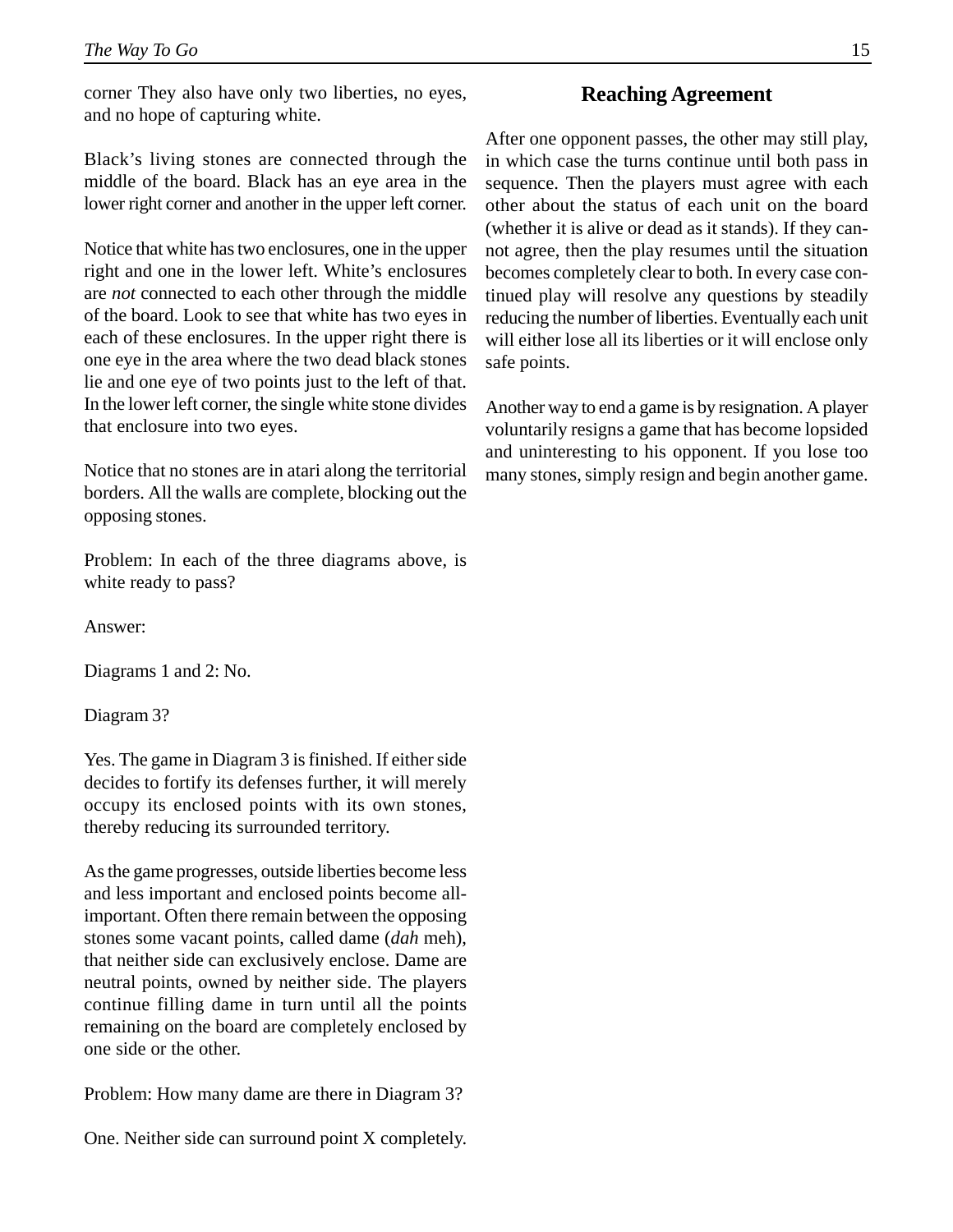### **Scoring**

Verify that all dame have been filled (with extra stones, *not* with prisoners). To count the score, remove from the board all stones that are dead as they stand and add them to the prisoner collections. Now count each vacant point as *one point* for the side that has surrounded it. Subtract one point from black's score for each black prisoner and subtract one point from white's score for each white prisoner. The winner is the player who has the more points.

Problem: How many dame are there in the following completed games?



*Dia. 4*

one white prisoner.

Answer:

Three. Confirm that either black or white stones may occupy the dame here without affecting the number of points either side has surrounded.



*Dia. 5*

one white prisoner. two black prisoners. (note beginning of this game on page 5)

Answer:

One.

Problem: What is the final score in each of the two previous diagrams?

Answer, Diagram 4:

Black seven, white six. Black wins by one point.

Answer, Diagram 5:

Black fifteen, white nineteen. White wins by four points.

Now it is easy to see why enclosed points are vital – not only do they enable stones to live, *they determine the final score.*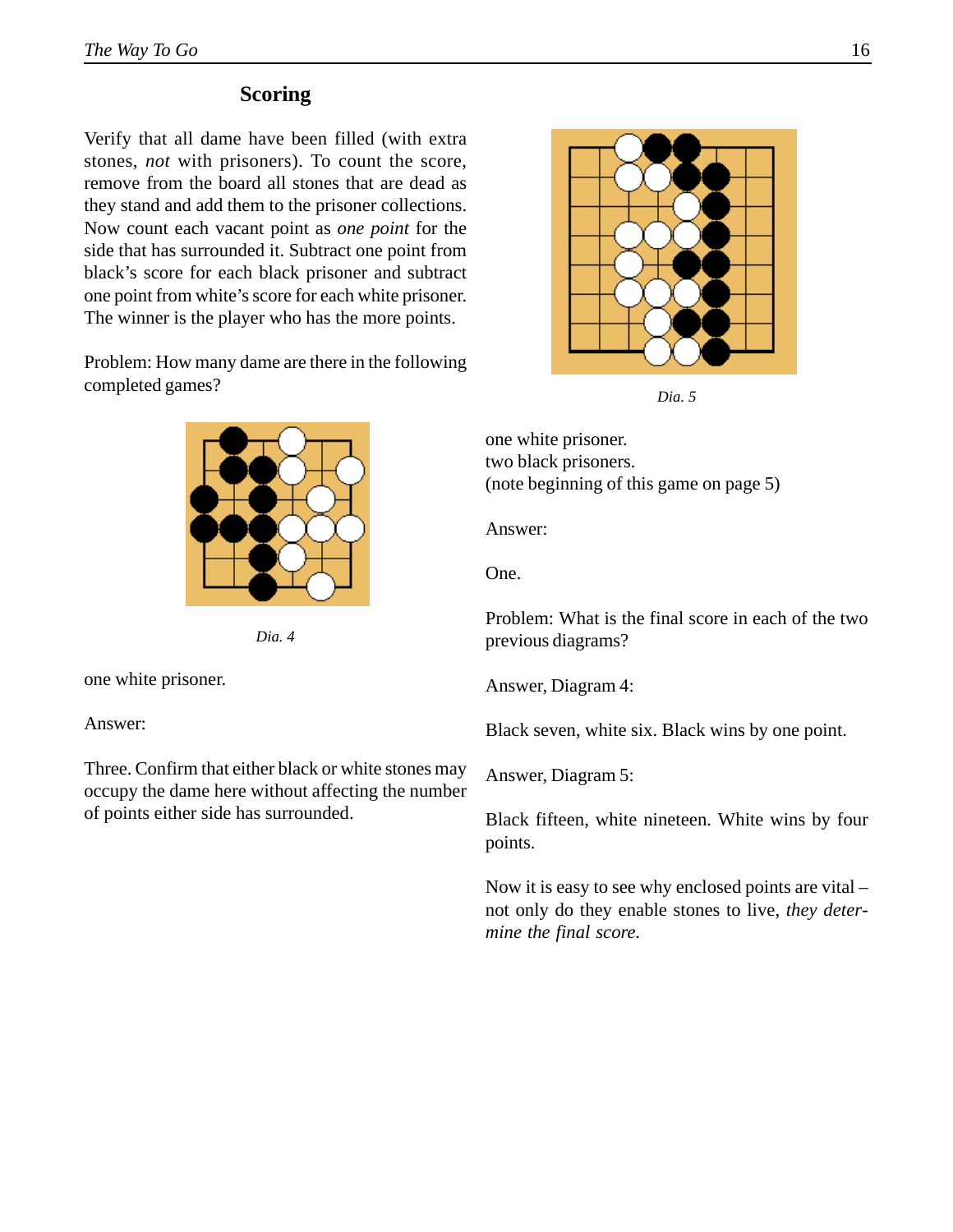*"Action on the go board can take place anywhere at practically any time. Surprise plays a major role."*

# **CHAPTER FOUR**

### **THE RULE OF KO**

The word ko means *eternity*. In go, a ko refers to a common position that would allow an endless series of meaningless plays if there were no rule to cover the situation. The example below illustrates the ko position.



Notice that the single black stone, separating the upper white stones from the lower white stones, is in atari. This situation is of considerable importance to both sides. The upper white stones are dead as they stand if they cannot connect to the lower white stones. However, if white can manage to connect, then black will relinquish three enemy stones and the points they occupy.

White can capture the single black stone by playing on point K and taking its last liberty:



Now the single white stone is in atari and it is black's turn to play. It appears that black can recapture the white Stone by playing on point 0 immediately. Then white can recapture by playing on K (first diagram). Then black can recapture, then white, then black, and so on. In order to prevent this meaningless sequence, *a player may recapture in ko only after making at least one play elsewhere.* After he has played on another point he may then place a stone on the ko point. This simple rule prevents a possible stalemate.

Problem: In the diagram below, assume that black has just captured a white stone from point K.



*Dia. 3*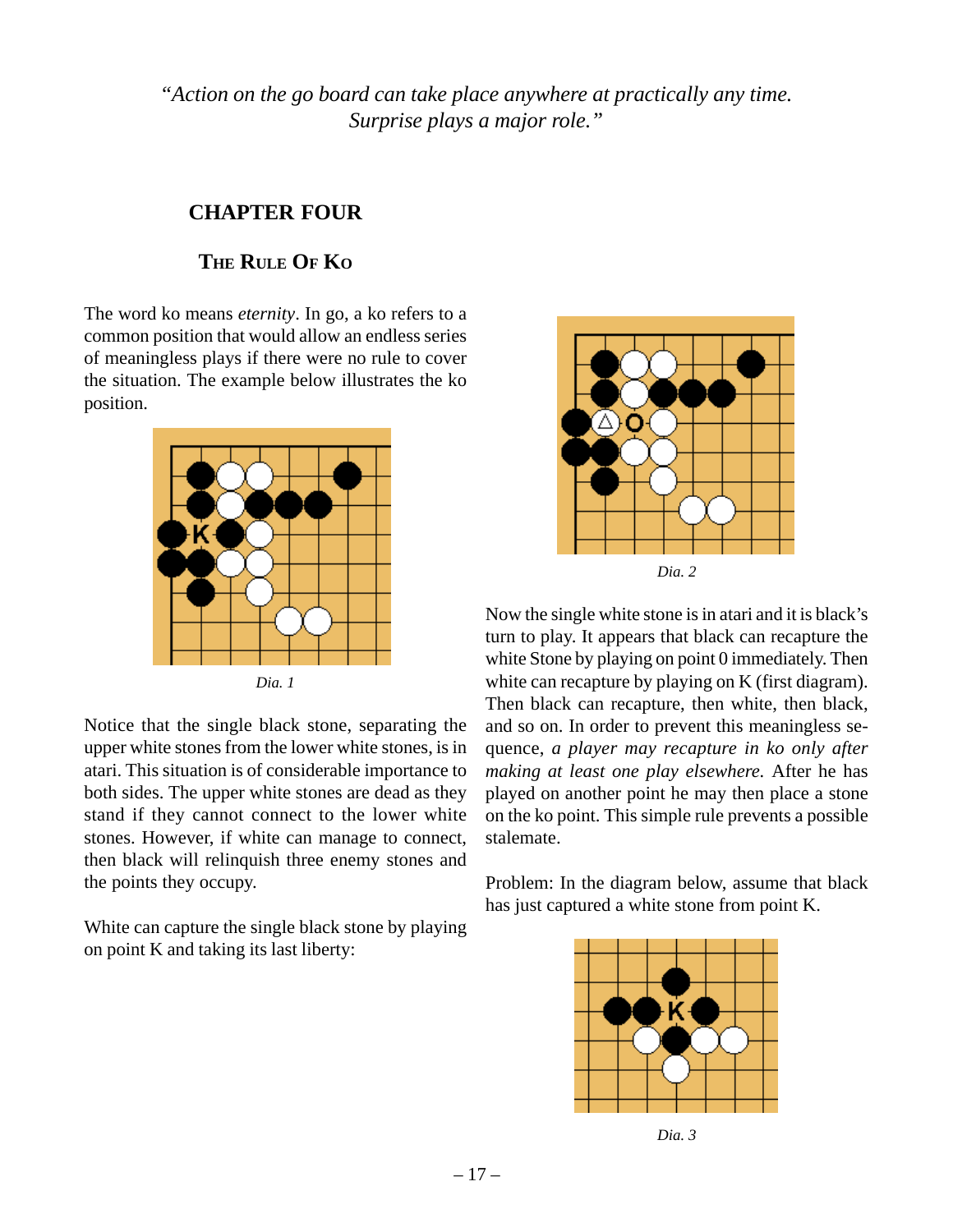Problem: Can white recapture with his next move?

Answer:

No.

Problem: Where must white play?

Answer:

Someplace else on the board.

Problem: What could happen if the rule of ko were not in effect?

Answer:

The game could not proceed if both players insisted on capturing and recapturing and neither would play elsewhere.

The concept of ko will become clear as you play. Now you are ready to apply your knowledge of go in a real game.

Go for it!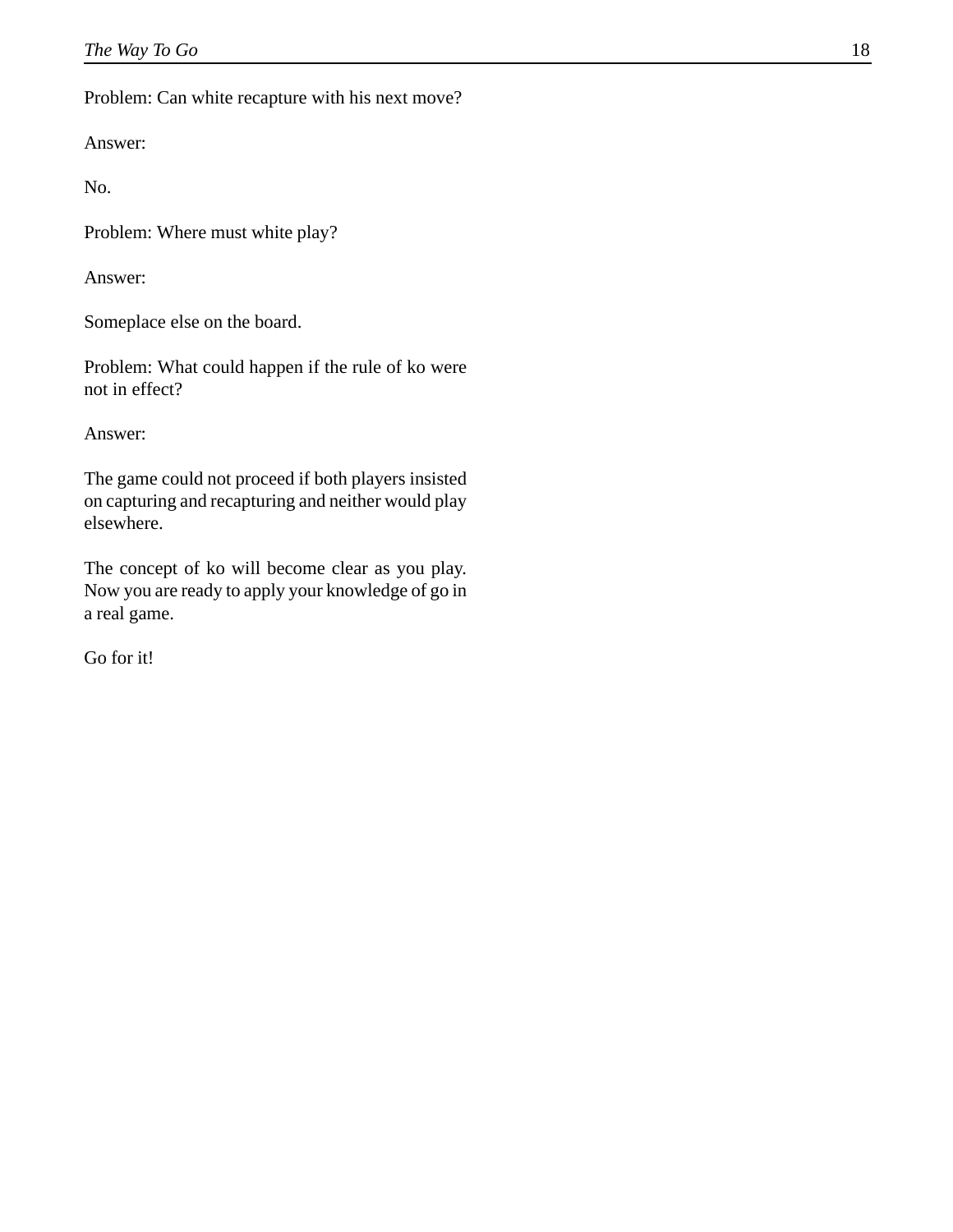*"The go player must contend less with his opponent and more with conflicting impulses and emotions within himself"*

## **CHAPTER FIVE**

# **GO PROVERBS FOR BEGINNERS: WORDS TO LIVE BY**

Go proverbs are general rules of thumb, guidelines to recall in the inevitable moments of doubt and uncertainty. These proverbs begin to introduce elementary concepts of go strategy and tactics. Often one or the other of them will provide excellent advice for the situation at hand, but sometimes they will be entirely inappropriate. In applying proverbs, as with all the decisions of go, use your best judgment.

### **"He Who Counts, Wins**"

Each play makes important changes in the liberty count of adjoining stones, both friendly and enemy. Practice counting the liberties of each affected unit after each play. With experience counting liberties will take only a few seconds.

Corollary:

# **"He who doesn't count liberties will surely lose"**

### **"Stake a Claim"**

Outline territory that you intend to surround. Develop the corners first, then the sides. In the corner, the edge of the board provides two ready-made walls. The side provides only one.

Corner Territory:



Notice that it took only eight stones to surround thirteen points in this corner. Compare that result with the next diagram.

Side Territory:



Notice that more stones, which take more turns, surround fewer points on the side.

The middle of the hoard provides no walls; it takes a *large* number of stones to surround only *a little* territory in the middle.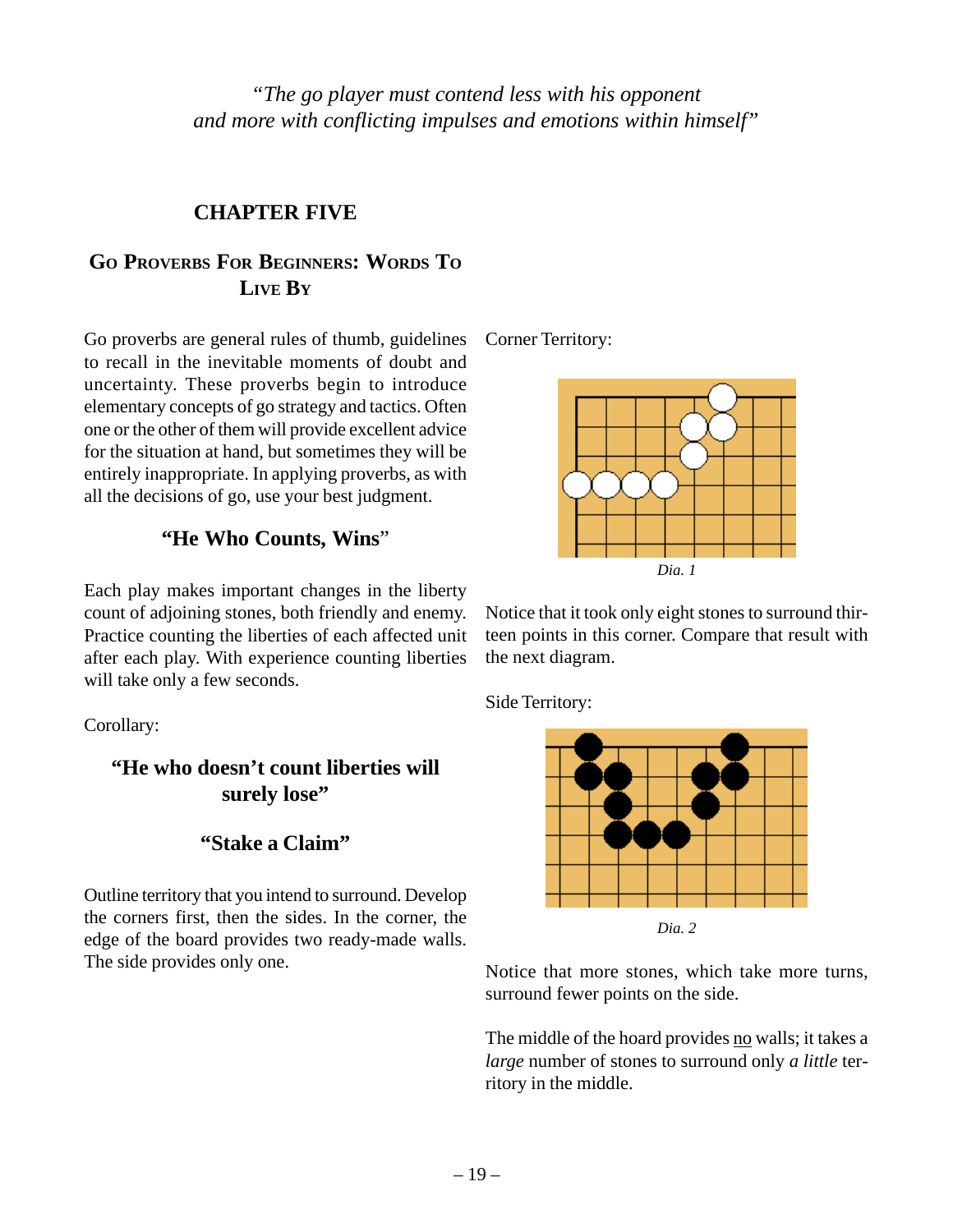# **"The One-point Jump Is Never Wrong"**

Instead of connecting immediately, black plays more efficiently by extending one point (and often more) from his own stones.



The diagram above shows a series of one-point extensions. Black will connect when white begins to approach this position. The one-point jump is a primary tool for outlining territory *and* for pushing into an opponent's outline in order to interfere with its development.

### **"Divide and Conquer"**

Use some stones in an effort to keep enemy stones from connecting with each other. Unconnected stones are easier to chase and surround than are connected stones.

If an attempt to separate enemy stones fails, then apply the next proverb.

### **"Don't Throw Good Stones After Bad"**

Abandon stones that seem to be pursuing a lost cause. Those stones may be useful later in the game if left alone, but they will be lost for certain if you push your opponent into smothering them and removing them from the beard immediately. Stones that are dead as they stand, ironically, are in a much better position than prisoners. Dead stones are often useful, and sometimes they even escape to live again. Prisoners are gone forever.

## **"Play The Big Points"**

As the board fills with stones, the game proceeds roughly from the larger questions of territory and capture to the smaller ones, until there are no points left unenclosed.

In the diagram below it is black's turn to play. Will black block and kill the three white stones at the bottom or capture the single white stone on the right?





### **"Keep Your Stones Connected"**

Staying connected means keeping your stones within connecting distance of each other. Even if they are not actually touching they may be considered to be connected *if they cannot prevented from connecting.* Once they have been blocked from connecting, stones are in greater danger of being surrounded and captured.

In the previous diagram white has failed to keep his stones connected and will consequently lose his unit of three stones. Naturally black will place the three in atari while allowing the single stone to connect, not vice versa.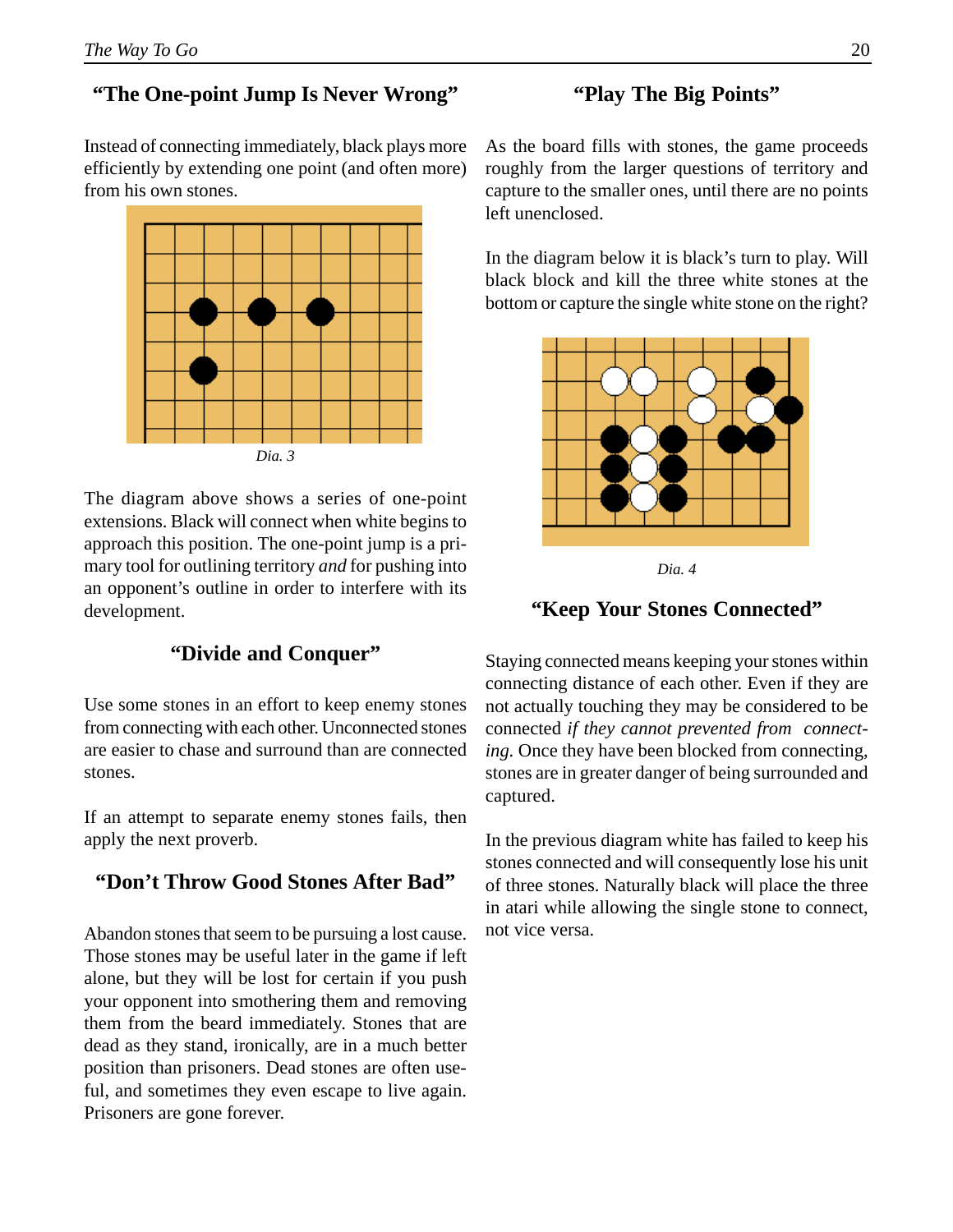### **"A New Stone Makes a New Game"**

Each stone radiates power and, to a greater or lesser degree, influences all the others on the board. Respect the power of enemy stones by reminding yourself that your opponent's last play just changed the situation on the entire board. Assume that he is trying his best (as you also are) to make the strongest available play.

# **"Quick Play Yields Experience"**

Keep the game moving at a good pace. There is much to be gained from making many mistakes and learning from those mistakes as the results unfold. Beginners progress quickly by playing quickly and by playing many games. In addition, it is impolite to keep your opponent waiting. Most informal games proceed at a brisk, steady pace.

# **"If the Go Board Throws You, Jump Right Back On"**

Determination is your best ally! Errors are entirely normal. As a beginner, appreciate and enjoy your privilege to make mistakes – the more you make the sooner you will excel!